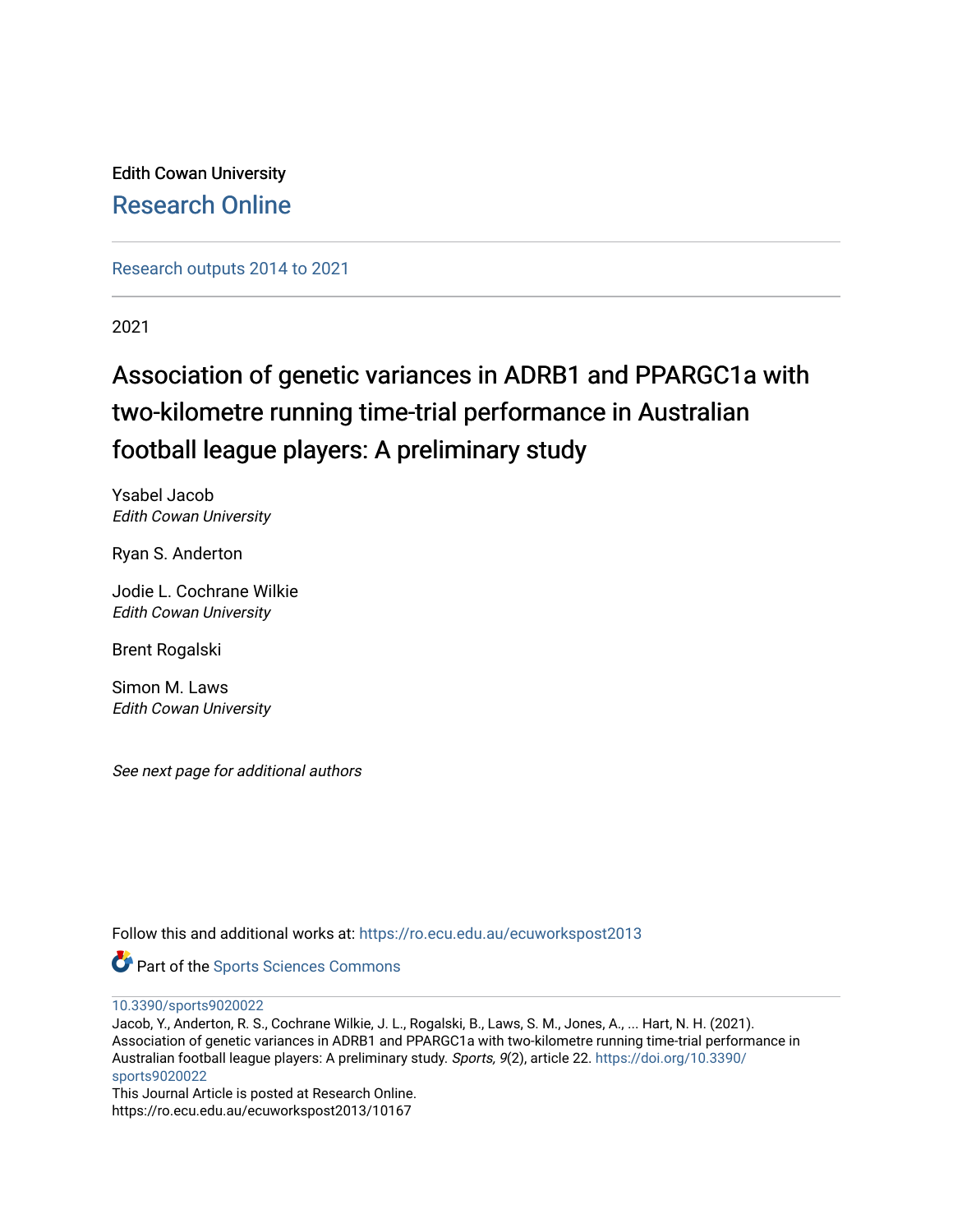## Authors

Ysabel Jacob, Ryan S. Anderton, Jodie L. Cochrane Wilkie, Brent Rogalski, Simon M. Laws, Anthony Jones, Tania Spiteri, and Nicolas H. Hart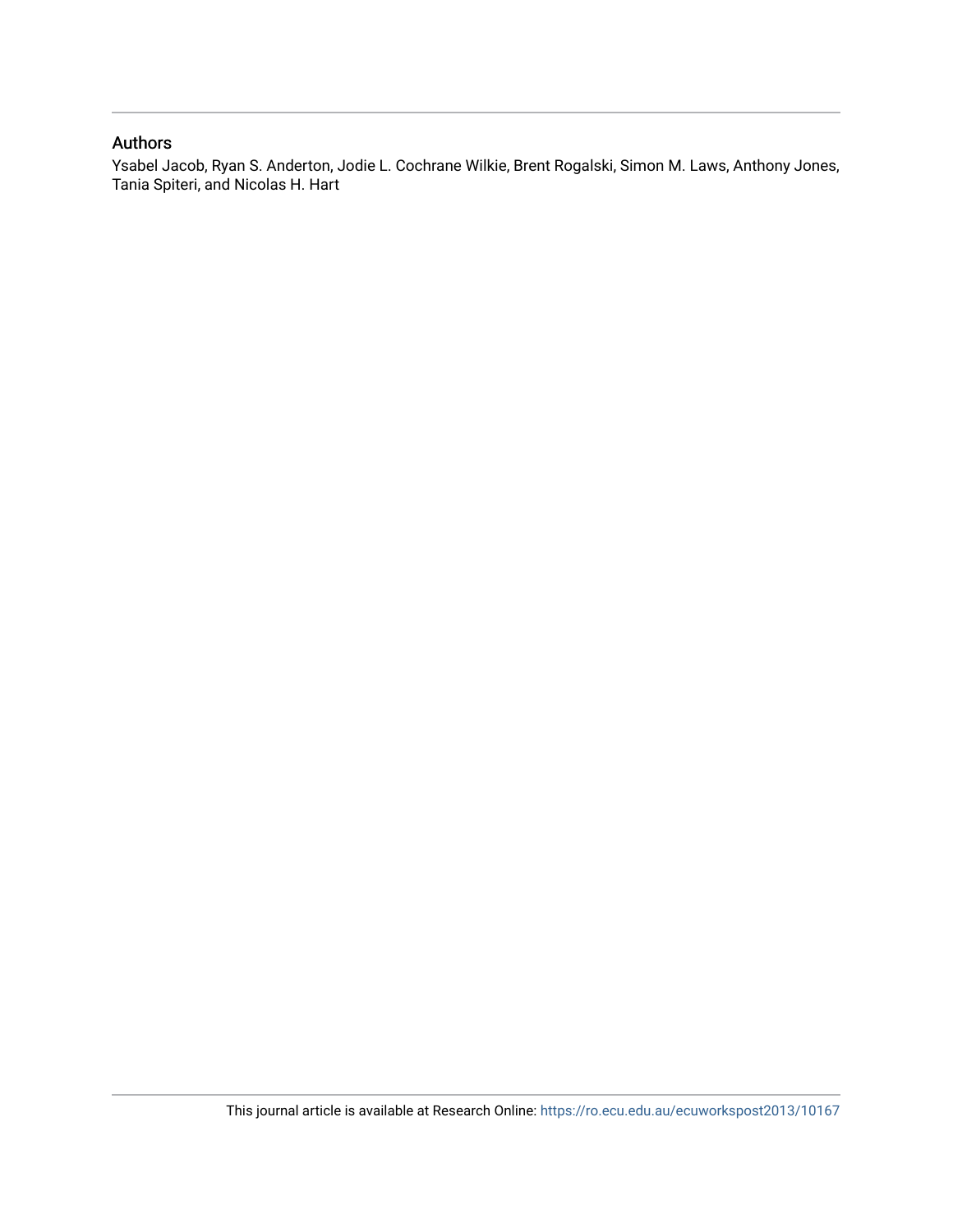

*Article*



## **Association of Genetic Variances in** *ADRB1* **and** *PPARGC1a* **with Two-Kilometre Running Time-Trial Performance in Australian Football League Players: A Preliminary Study**

**Ysabel Jacob <sup>1</sup> , Ryan S. Anderton 2,3,4,\*, Jodie L. Cochrane Wilkie 1,5 [,](https://orcid.org/0000-0003-1234-9579) Brent Rogalski <sup>6</sup> [,](https://orcid.org/0000-0001-6330-1343) Simon M. Laws 1,7,8 , Anthony Jones <sup>6</sup> , Tania Spiteri 1,5 and Nicolas H. Hart 1,2,9,10,[\\*](https://orcid.org/0000-0003-2794-0193)**

- <sup>1</sup> School of Medical and Health Sciences, Edith Cowan University, Perth 6027, Australia; y.jacob@ecu.edu.au (Y.J.); j.wilkie@ecu.edu.au (J.L.C.W.); s.laws@ecu.edu.au (S.M.L.); t.spiteri@ecu.edu.au (T.S.)
- 2 Institute for Health Research, University of Notre Dame Australia, Perth 6160, Australia
- <sup>3</sup> School of Health Science, University of Notre Dame Australia, Perth 6160, Australia
- <sup>4</sup> Perron Institute for Neurological and Translational Science, Perth 6009, Australia<br><sup>5</sup> Centre for Evergica and Sport Science Research, Edith Centre University Perth 60
- <sup>5</sup> Centre for Exercise and Sport Science Research, Edith Cowan University, Perth 6027, Australia<br><sup>6</sup> West Coast Fagles Football Club, Perth 6100, Australia: brentr@wce.com au (B.R.)
- <sup>6</sup> West Coast Eagles Football Club, Perth 6100, Australia; brentr@wce.com.au (B.R.); anthonyj@wce.com.au (A.J.)
- <sup>7</sup> Collaborative Genomics Group, School of Medical and Health Sciences, Edith Cowan University, Perth 6027, Australia
- <sup>8</sup> Faculty of Health Sciences, School of Pharmacy and Biomedical Sciences, Curtin Health Innovation Research Institute, Curtin University, Perth 6102, Australia
- Exercise Medicine Research Institute, Edith Cowan University, Perth 6027, Australia
- <sup>10</sup> Faculty of Health, Queensland University of Technology, Brisbane 4059, Australia
- **\*** Correspondence: ryan.anderton@nd.edu.au (R.S.A.); n.hart@ecu.edu.au (N.H.H.)

**Abstract:** Genetic variants in the *angiotensin-converting enzyme* (*ACE*) (rs4343), *alpha-actinin-3* (*ACTN3*) (rs1815739), *adrenoceptor-beta-1* (*ADRB1*) (rs1801253), and *peroxisome proliferator-activated receptor gamma coactivator 1-alpha* (*PPARGC1A*) (rs8192678) genes have previously been associated with elite athletic performance. This study assessed the influence of polymorphisms in these candidate genes towards endurance test performance in 46 players from a single Australian Football League (AFL) team. Each player provided saliva buccal swab samples for DNA analysis and genotyping and were required to perform two independent two-kilometre running time-trials, six weeks apart. Linear mixed models were created to account for repeated measures over time and to determine whether player genotypes are associated with overall performance in the two-kilometre time-trial. The results showed that the *ADRB1 Arg389Gly* CC (*p* = 0.034) and *PPARGC1A Gly482Ser* GG (*p* = 0.031) genotypes were significantly associated with a faster two-kilometre time-trial. This is the first study to link genetic polymorphism to an assessment of endurance performance in Australian Football and provides justification for further exploratory or confirmatory studies.

**Keywords:** *ADRB1*; *PPARGC1a*; genes; sport; performance; Australian Football; endurance

### **1. Introduction**

Australian Football (AF) is a multi-dimensional team sport, which requires a combination of endurance, strength, power, speed, and competency in sport-specific skills including kicking, handballing, marking, and tackling [\[1](#page-10-0)[–7\]](#page-10-1). The Australia Football League (AFL) represents an elite AF competition and has playing times of four 20-min quarters with time on, with games often spanning beyond 120 min due to stoppages (or, during COVID-19-modified seasons, four 16-min quarters with time on, often spanning 100 min due to stoppages). With an oval playing field of 135 to 185 m in length and 110 to 155 m in width across the competition [\[8\]](#page-10-2), players consistently run more than 13 km during a typical game [\[9](#page-10-3)[,10\]](#page-10-4). Accordingly, AF is characterised as an endurance sport consisting of multiple



**Citation:** Jacob, Y.; Anderton, R.S.; Cochrane Wilkie, J.L.; Rogalski, B.; Laws, S.M.; Jones, A.; Spiteri, T.; Hart, N.H. Association of Genetic Variances in *ADRB1* and *PPARGC1a* with Two-Kilometre Running Time-Trial Performance in Australian Football League Players: A Preliminary Study. *Sports* **2021**, *9*, 22. [https://doi.org/](https://doi.org/10.3390/sports9020022) [10.3390/sports9020022](https://doi.org/10.3390/sports9020022)

Received: 6 September 2020 Accepted: 26 January 2021 Published: 29 January 2021

**Publisher's Note:** MDPI stays neutral with regard to jurisdictional claims in published maps and institutional affiliations.



**Copyright:** © 2021 by the authors. Licensee MDPI, Basel, Switzerland. This article is an open access article distributed under the terms and conditions of the Creative Commons Attribution (CC BY) license [\(https://](https://creativecommons.org/licenses/by/4.0/) [creativecommons.org/licenses/by/](https://creativecommons.org/licenses/by/4.0/)  $4.0/$ ).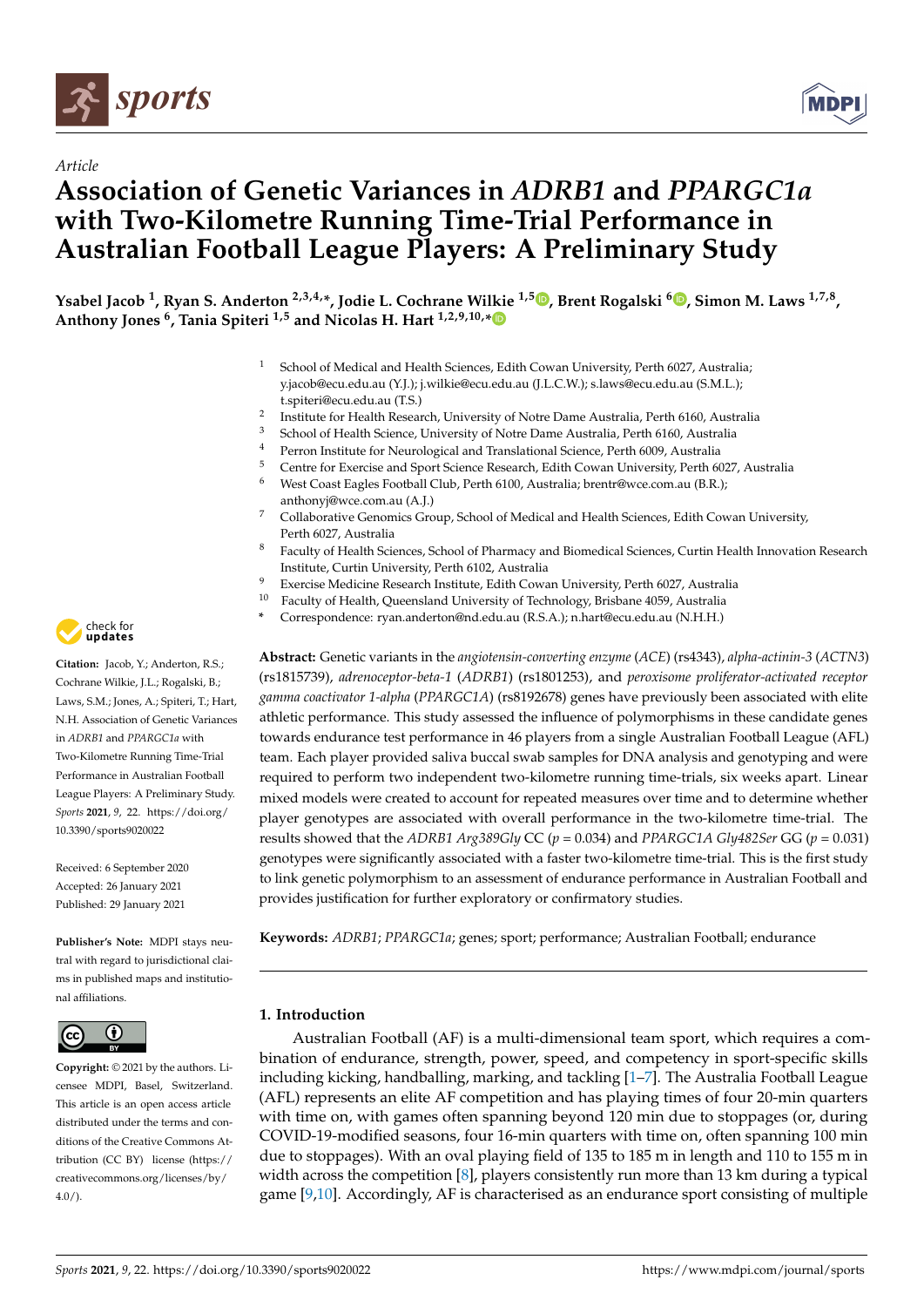high-intensity and moderate-intensity efforts [\[11–](#page-10-5)[17\]](#page-10-6), with no movement restrictions on footballers during active play. However, positional differences in movement and matchplay profiles exist, with players commonly grouped as nomadic (i.e., high running volumes covering the entire playing surface, such as midfielders) or non-nomadic (key positions, such as ruckmen, forwards, and backs) players [\[14\]](#page-10-7). Due to these unique qualities, there are many athletic abilities required to be successful within the elite AFL competition.

Athletic ability and performance can be influenced by multiple variables, including environmental factors such as training history, nutrition, body morphology, cognitive factors, and injury susceptibility. Recently, the genetic underpinning of athletic performance in elite athletes is gaining ascendency to understand the predictability of an athlete's capacity to perform under various constraints in addition to the potential trainability or responsiveness of athletes to various strength and conditioning modalities. Genetics can affect strength, power, and endurance, additional to other traits such as muscle fibre size and composition, flexibility, and neuromuscular coordination [\[18–](#page-10-8)[25\]](#page-11-0). Athletic status is at least a partially inheritable trait, with upwards of 66% of athlete variance being explained via genetics [\[26\]](#page-11-1). Interest in how an individual's genotype can impact phenotypes related to athletic performance has gained traction in recent times in AF. Some of the first identified and most influential candidate genes associated with athletic performance include *angiotensin-converting enzyme* (*ACE*), *alpha-actinin-3* (*ACTN3*), *adrenoceptor-beta-1* (*ADRB1*), and *peroxisome proliferator-activated receptor gamma coactivator 1-alpha* (*PPARGC1A*) [\[27\]](#page-11-2).

Variants within the *ACE* and *ACTN3* genes have been associated with endurance, strength, and power. The *ACE* enzyme regulates fluid volume within the *renin–angiotensin– aldosterone* system (*RAS*) [\[28](#page-11-3)[,29\]](#page-11-4). Within intron 16 of the *ACE* gene is an insertion/deletion  $(I/D)$  polymorphism (rs4343) of an Alu repetitive element, with the I allele being associated with a lower level of *ACE* enzyme activity [\[30\]](#page-11-5). An abundance of evidence indicates that the insertion polymorphism and I allele are associated with elite endurance status in single disciplinary sports such as running (ranging from middle distance to ultramarathon) [\[31](#page-11-6)[,32\]](#page-11-7), triathletes [\[33\]](#page-11-8), and rowers [\[34,](#page-11-9)[35\]](#page-11-10). The DD genotype has also been found to be beneficial to sprinters [\[36\]](#page-11-11). The *ACTN3* protein contributes to the formation of skeletal muscle fibres [\[37\]](#page-11-12), and helps coordinate type II fast-twitch muscle fibre contraction [\[22,](#page-10-9)[23,](#page-11-13)[37\]](#page-11-12). The *R577X* polymorphism (rs1815739) within the *ACTN3* gene can encode for a premature stop codon (T allele), which is associated with improved endurance performance [\[22,](#page-10-9)[38\]](#page-11-14). The TT genotype frequencies were found to be significantly lower in bodybuilders and power athletes [\[39\]](#page-11-15), whereas the T allele and TT genotype frequencies are likely higher in endurance athletes such as endurance running  $[40-42]$  $[40-42]$ , road cyclists  $[40]$ , and rowers  $[40]$ . Research into the influence of the *ACTN3 R577X* polymorphism in sports has found higher frequencies of the C allele and CC genotype in strength, power, or speed sports such as speed skating [\[43\]](#page-11-18), track sprinters [\[36](#page-11-11)[,41,](#page-11-19)[42,](#page-11-17)[44\]](#page-11-20), and field athletes [\[41,](#page-11-19)[42\]](#page-11-17). The *ACTN3* gene has also been investigated in soccer, with Santiago et al. [\[45\]](#page-11-21) finding that the CC and CT genotypes were significantly higher.

Variants within the *ADRB1 Arg389Gly* (rs1801253) and *PPARGC1A Gly482Ser*(rs8192678) genes have also been linked with endurance performance [\[24,](#page-11-22)[25](#page-11-0)[,46](#page-11-23)[–52\]](#page-12-0). The *ADRB1* gene encodes for G-coupled receptors in cardiac tissue that impacts cardiac output [\[25,](#page-11-0)[53\]](#page-12-1). Due to this, most research into *ADRB1* genetic variation has been conducted in patients with cardiac conditions, such as idiopathic or ischemic cardiomyopathy. For example, Wagoner, Craft, Zengel, McGuire, Rathz, Dorn, and Liggett [\[52\]](#page-12-0) investigated a variant (rs1801253) within the *ADRB1* gene and found that patients with the C allele demonstrated an increase in maximum rate of oxygen consumption (VO2max), exercise time, and endurance performance. However, Wessner et al. [\[54\]](#page-12-2) found that the GG genotype of this *ADRB1* variant was more prevalent in international or highest national level handball and soccer players. The *PPARGC1A* gene is involved in glucose regulation and lipid metabolism, as well as determination of fibre type and skeletal muscle fibre formation [\[24,](#page-11-22)[46\]](#page-11-23). The *PPARGC1A Gly482Ser* variant within this gene has been associated with athletic performance, with the A allele found to be at a lower frequency in Israeli endurance runners, with significant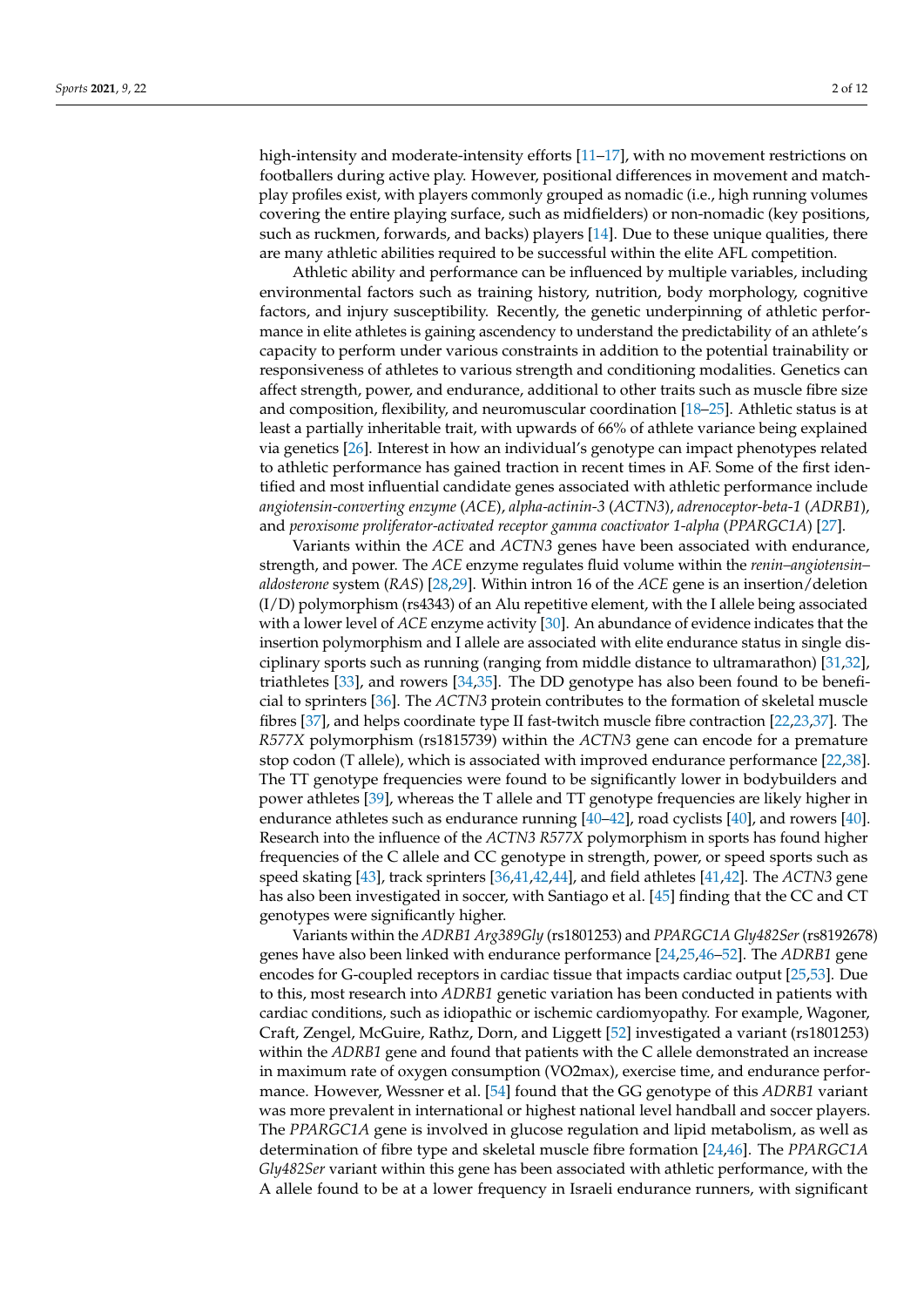differences between those endurance runners and sprinters of the same level [\[55\]](#page-12-3). In addition, the AA genotype was found to be the more favourable genotype for a population of Russian and Lithuanian powerlifters compared to controls [\[56\]](#page-12-4). In a meta-analysis of the *PPARGC1a* rs8192678 variant [\[57\]](#page-12-5), the A allele and the AA genotype were suggested to be beneficial for athletic performance regardless of the type of sport; however, studies in AF are lacking.

Due to the potential influence of these candidate genetic variants on endurance performance in athletic pursuits and non-elite AF populations, the primary purpose of this study was to investigate any associations of the *ACE* (rs4343), *ACTN3* (rs1815739), *ADRB1* (rs1801253), and *PPARGC1A* (rs8192678) polymorphisms with two-kilometre time-trial endurance test performance in elite AF players. The secondary purpose of the study was to determine if there was a genetic difference between nomadic and non-nomadic players, to examine if particular genotypes were more favourable for certain positions.

#### **2. Materials and Methods**

#### *2.1. Participants*

Forty-six (*n* = 46) elite male AF players recruited from an AFL football club participated in the study. All players were injury-free at the time of testing. To ensure anonymity, players were assigned a randomised, non-identifiable code. All players were provided with information letters outlining the purpose of the study, along with its potential benefits and risks, and provided written informed consent for their participation. The study was approved by the Edith Cowan University Human Research and Ethics Committee (ID: 2019-00181-JACOB).

#### *2.2. Sample Collection and DNA Analysis*

Buccal saliva samples were collected via mouth swabs with participants instructed to brush the edge of a soft tip swab along the insides of their cheek and gums for 30 s [\[58](#page-12-6)[,59\]](#page-12-7). Players were asked not to consume coffee, alcohol, or food two hours prior to saliva collection. Collected samples were labelled with a numeric code for de-identification and were sent to the Australian Genome Research Facility (AGRF; Brisbane, QLD, Australia; NATA 17025) for DNA extraction and genotyping using the Agena Bioscience MassARRAY system (AGRF). A summary of the genetic variants investigated in this study is presented in Table [1.](#page-5-0)

#### *2.3. Endurance Testing*

Endurance performance was evaluated twice to obtain accurate and reliable results for two-kilometre time-trials performed six weeks apart. Trials were conducted on a certified athletics track (Oceania Athletics Association) during pre-season training in conjunction with the football club's regular pre-season testing. During the six-week training block, players participated in the same structured pre-season training program overseen by the club's high-performance department. All times were visually verified through video recording in conjunction with the AFL club's guidelines for two-kilometre time-trials.

#### *2.4. Statistical Analysis*

Data were statistically analysed using SPSS V.24 (IBM, Armonk, NY, USA). A generalised linear mixed model (GLMM) was created to analyse the relationship between covariates and overall performance in the two-kilometre time-trial. Separate GLMMs were created to account for repeated measures over time, and to determine whether player genotypes are associated with overall performance in the two-kilometre time-trial. Beta (β) coefficients have been reported as a standardised measure of effect (i.e., effect size) for the GLMMs. Further analysis was completed with the genotype and allele frequencies, which were compared using Pearson's Chi-square  $(\chi^2)$  tests between nomadic and nonnomadic positions, as well as T-tests, or a non-parametric alternative, to determine the mean difference between groups. A significant nominal *p*-value of <0.05 was employed.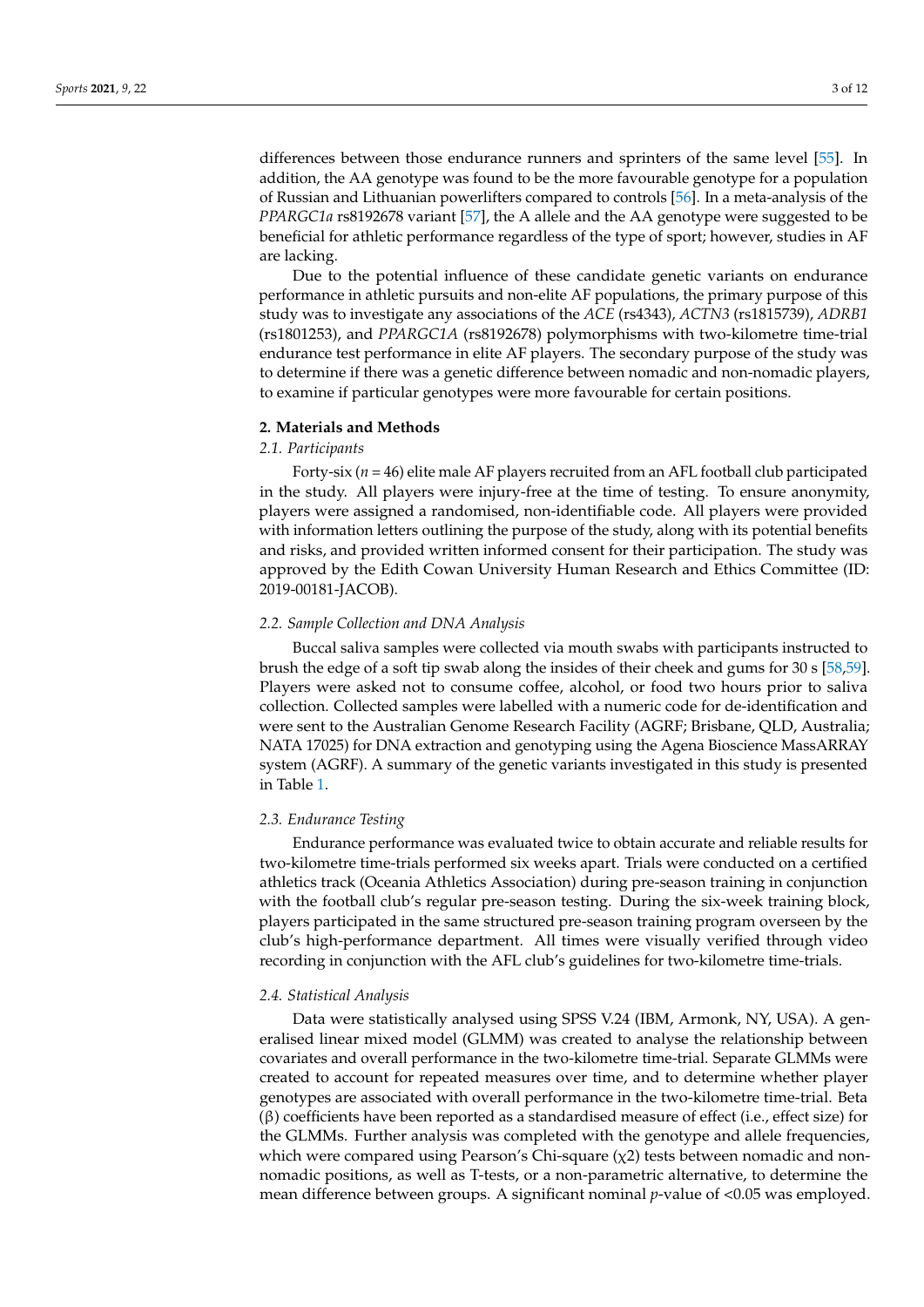ETA square values  $(\eta^2)$  for Chi-square analyses were also calculated to determine the effect of any observed associations, defined as none ( $\eta^2$  < 0.010), small ( $\eta^2$  < 0.060), moderate  $(η<sup>2</sup> < 0.140)$ , and large  $(η<sup>2</sup> < 0.200)$ .

|                    |              | Elite AF $n$ (%) |
|--------------------|--------------|------------------|
| ACTN3 R577X        | CC           | 21 (45.7%)       |
|                    | <b>CT</b>    | 23 (50.0%)       |
|                    | <b>TT</b>    | $2(4.3\%)$       |
|                    | C allele     | 65 (70.7%)       |
|                    | T allele     | 27 (29.3%)       |
| ACE I/D            | $\mathbf{I}$ | 11 (23.9%)       |
|                    | ID           | $23(50.0\%)$     |
|                    | <b>DD</b>    | 12 (26.1%)       |
|                    | I allele     | 45 (48.9%)       |
|                    | D allele     | 47 (51.1%)       |
| ADRB1 Arg389Gly    | <b>CC</b>    | 25 (54.3%)       |
|                    | CG           | 18 (39.1%)       |
|                    | GG           | $3(6.5\%)$       |
|                    | C allele     | 68 (73.9%)       |
|                    | G allele     | 24 (26.1%)       |
| PPARGC1a Gly482Ser | GG           | 23 (50.0%)       |
|                    | <b>GA</b>    | 18 (39.1%)       |
|                    | AA           | $5(10.9\%)$      |
|                    | G allele     | 64 (69.6%)       |
|                    | A allele     | 28 (30.4%)       |

<span id="page-5-0"></span>**Table 1.** Variant distribution in elite Australian Football (AF) athletes.

#### **3. Results**

This study is preliminary in nature with access to a single AFL football team producing a sample size of 46 elite AF players. Demographic characteristics of these male players were:  $\text{age} = 24.4 \pm 4.0 \text{ years}$ ; weight =  $88.3 \pm 8.1 \text{ kg}$ ; height =  $187.8 \pm 6.3 \text{ cm}$ ; body mass index (BMI) =  $24.9 \pm 1.4$ . Two-kilometre time-trials produced completion times of 406.9 ( $\pm$  22.0) seconds for the first trial and 400.9 ( $\pm$  17.0) seconds for the second trial. The players' genotype and allele frequencies are presented in Table [1.](#page-5-0)

Age (*p* = 0.750; 95% CI [−1.191, 0.861]), height (*p* = 0.086; 95% CI [−6.964–104.060]), weight (*p* = 0.110; 95% CI [−0.086–0.827), and BMI (*p* = 0.674; 95% CI [−2.164, 3.332]) were not significantly associated with two-kilometre performance (Table [2\)](#page-5-1). Therefore, these variables were not considered as covariates in subsequent GLMMs investigating individual genetic variants.

<span id="page-5-1"></span>**Table 2.** Generalised linear mixed model of covariates and the two-kilometre time-trial time.

| Variable | <b>B</b> Coefficient | <b>Standard Error</b> | t Value  | Significance | 95% CI            |
|----------|----------------------|-----------------------|----------|--------------|-------------------|
| Time     | 5.467                | 4.184                 | 1.307    | 0.195        | $-2.847 - 13.781$ |
| Age      | $-0.165$             | 0.516                 | $-0.320$ | 0.750        | $-1.191 - 0.861$  |
| Height   | 0.524                | 0.302                 | 1.735    | 0.086        | $-0.076 - 1.124$  |
| Weight   | 0.378                | 0.231                 | 1.635    | 0.106        | $-0.082 - 0.838$  |
| BMI      | 0.584                | 1.382                 | 0.423    | 0.674        | $-2.164 - 3.332$  |

Note: β coefficient = standardised effect size.

To account for repeated measures, separate GLMMs between the first time-trial (time point 1) and the second time-trial (time point 2) revealed that *ADRB1 Arg389Gly* and *PPARGC1a Gly482Ser* variants were significantly associated with two-kilometre time-trial performance (Table [3\)](#page-6-0). Participants with the *ADRB1 Arg389Gly* CC genotype were 17.568 s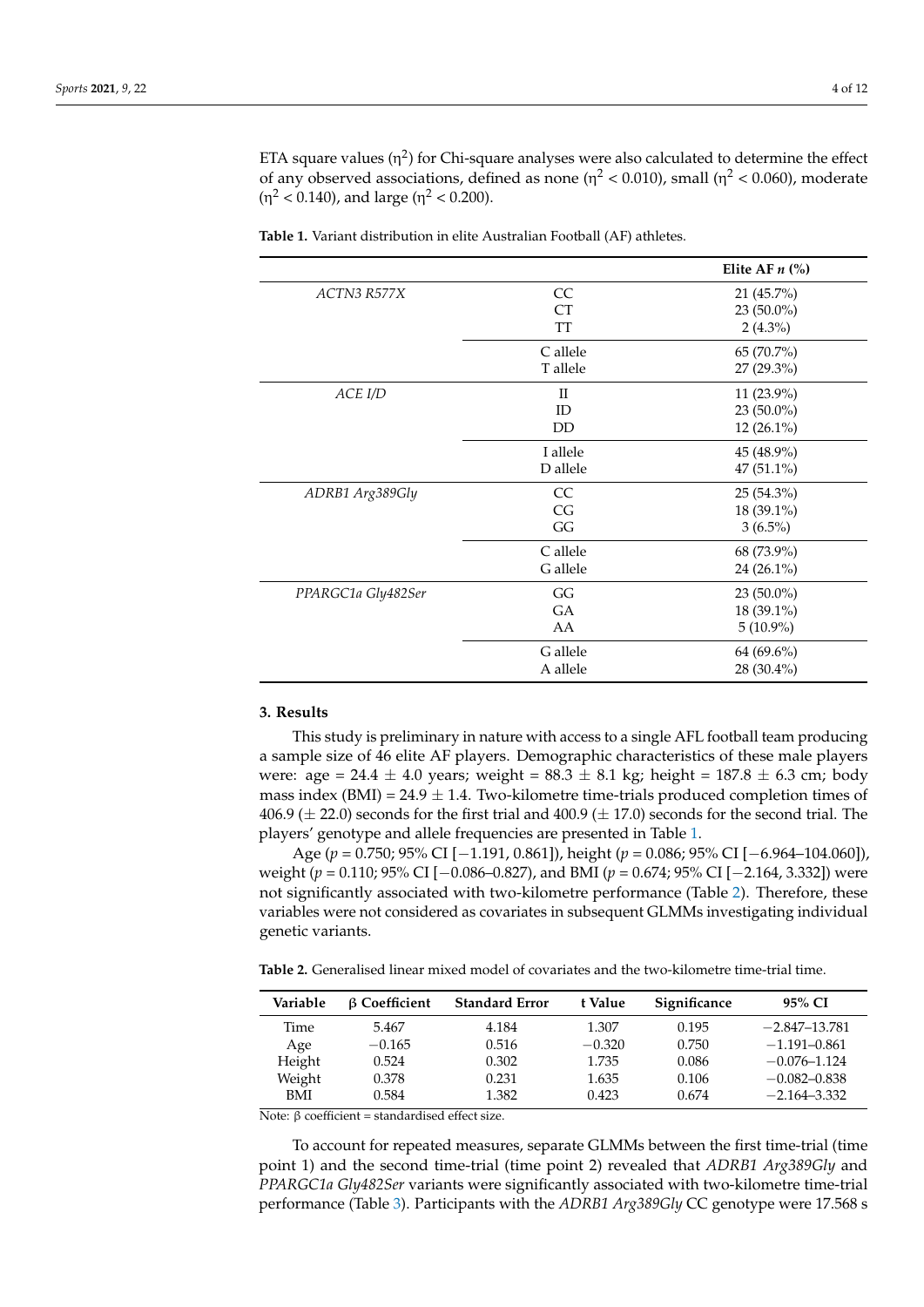faster (*p* = 0.034; 95% CI [−33.766, −1.371]) in the two-kilometre time-trial when compared to participants carrying the GG genotype. Similarly, individuals with the *PPARGC1a Gly482Ser* GG genotype were 14.421 s (*p* = 0.031; 95% CI [1.311, 27.531]) faster in the two-kilometre time-trial than individuals with the AA genotype.

<span id="page-6-0"></span>

| Variable              |                | $\beta$ Coefficient | <b>Standard Error</b> | Significance | 95% CI             |
|-----------------------|----------------|---------------------|-----------------------|--------------|--------------------|
| ADRB1                 |                |                     |                       |              |                    |
| Intercept             |                | 416.292             | 7.826                 | 0.000        | 400.738-431.849    |
| Time point            | $\mathbf{1}$   | 5.467               | 4.128                 | 0.189        | $-2.740 - 13.673$  |
|                       | $\overline{2}$ | $0*$                |                       |              |                    |
| ADRB1 Arg389Gly       | CC             | $-17.568$           | 8.128                 | 0.034        | $-33.766 - -1.371$ |
|                       | CG             | $-13.806$           | 8.297                 | 0.100        | $-30.301 - 2.688$  |
|                       | GG             | $0*$                |                       |              |                    |
| <b>ACE</b>            |                |                     |                       |              |                    |
| Intercept             |                | 397.802             | 4.403                 | 0.000        | 389.049-406.556    |
| Time point            | $\mathbf{1}$   | 5.467               | 4.198                 | 0.196        | $-2.878 - 13.812$  |
|                       | $\overline{2}$ | $0*$                |                       |              |                    |
| ACE I/D               | $\rm II$       | 6.049               | 5.815                 | 0.301        | $-5.510 - 17.608$  |
|                       | ID             | 4.146               | 4.999                 | 0.409        | $-5.791 - 14.084$  |
|                       | <b>DD</b>      | $0*$                |                       |              |                    |
| ACTN3                 |                |                     |                       |              |                    |
| Intercept             |                | 399.571             | 9.807                 | 0.00         | 380.074-419.067    |
| Time point            | $\mathbf{1}$   | 5.467               | 4.222                 | 0.199        | $-2.927 - 13.860$  |
|                       | $\overline{2}$ | $0*$                |                       |              |                    |
| ACTN3 R577X           | CC             | 0.748               | 10.153                | 0.941        | $-19.436 - 20.932$ |
|                       | <b>CT</b>      | 2.929               | 10.093                | 0.772        | $-17/135 - 22.993$ |
|                       | <b>TT</b>      | $0*$                |                       |              |                    |
| PPARGC1a              |                |                     |                       |              |                    |
| Intercept             |                | 389.763             | 6.175                 | 0.00         | 377.488-402.038    |
| Time point            | $\mathbf{1}$   | 5.467               | 4.111                 | 0.187        | $-2.706 - 13.640$  |
|                       | $\overline{2}$ | $0*$                |                       |              |                    |
| PPARGC1a<br>Gly482Ser | GG             | 14.421              | 6.595                 | 0.031        | 1.311-27.531       |
|                       | AG             | 11.293              | 6.800                 | 0.100        | $-2.224 - 24.810$  |
|                       | AA             | $0*$                |                       |              |                    |
|                       |                |                     |                       |              |                    |

**Table 3.** Generalised linear model of genetic variables and the two-kilometre time-trial time.

Note: Significant effects are bolded. \* indicated comparison group. β coefficient = standardised effect size.

Nomadic players had an average height of  $185.08 \pm 4.58$  cm, average weight of 84.78  $\pm$  5.61 kg, and average BMI of 24.75  $\pm$  1.37. Non-nomadic players had an average height of 197.35  $\pm$  3.36 cm, average weight of 100.57  $\pm$  5.36 kg, and average BMI of  $25.83 \pm 1.27$ . A T-test was conducted been nomadic and non-nomadic players for height (*p* = 0.312; 95% CI [−15.234–−9.312]), while Mann–Whitney tests were conducted for weight and BMI. Non-nomadic players scored higher in weight (Mdn = 40.58) and BMI (Mdn = 30.54) than nomadic players (weight: Mdn = 18.31; BMI: Mdn = 21.76; weight: U = 409.00;  $p = 0.00$ ; BMI: U = 288.500;  $p = 0.048$ ). There was a significant difference in *ADRB1 Arg389Gly* genotype frequency between nomadic and non-nomadic positions  $(\chi^2 = 6.293, p = 0.037)$ , with the CC genotype being significantly overrepresented in nomadic positions (63.6%) compared with non-nomadic positions (25.0%; Table [4\)](#page-7-0). Furthermore, the C allele was significantly overrepresented in nomadic positions (80.3%) compared to non-nomadic positions (19.7%;  $\chi^2$  = 6.148,  $p$  = 0.017).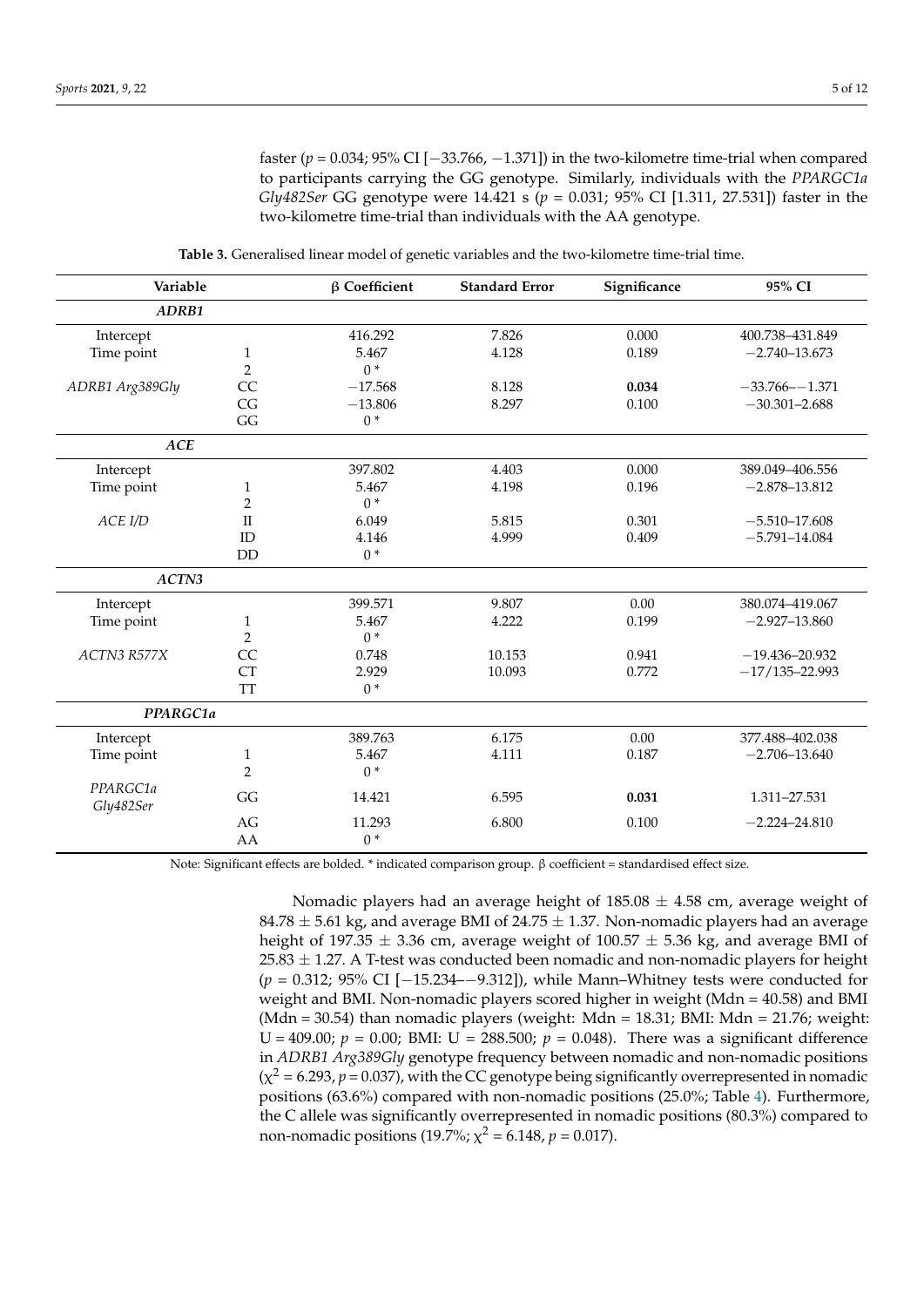<span id="page-7-0"></span>

|                       |                                 | Nomadic $n$ $\left(\frac{9}{6}\right)$      | Non-Nomadic $n$ $\frac{6}{6}$             | Significance $(p)$ | <b>ETA Squared</b><br>$(n^2)$ |          |
|-----------------------|---------------------------------|---------------------------------------------|-------------------------------------------|--------------------|-------------------------------|----------|
| ACE I/D               | $\mathbf{I}$<br>ID<br><b>DD</b> | $8(24.2\%)$<br>$16(48.5\%)$<br>$9(27.3\%)$  | $3(25.0\%)$<br>$7(58.3\%)$<br>$2(16.7\%)$ | 0.904              | 0.013                         | Small    |
|                       | I allele<br>D allele            | 32 (48.5%)<br>34 (51.5%)                    | $13(54.2\%)$<br>11 $(45.8\%)$             | 0.812              | 0.005                         | Small    |
| ACTN3 R577X           | CC<br>CT<br>TT                  | 14 (42.4%)<br>$17(51.5\%)$<br>$2(6.1\%)$    | $6(50.0\%)$<br>$6(50.0\%)$<br>$0(0.0\%)$  | 1.000              | 0.019                         | Small    |
|                       | C allele<br>T allele            | $45(68.2\%)$<br>$21(31.8\%)$                | 18 (75.0%)<br>$6(25.0\%)$                 | 0.611              | 0.009                         | None     |
| ADRB1<br>Arg389Gly    | CC<br>CG<br>GG                  | $21(63.6\%)$<br>$11(33.3\%)$<br>$1(3.0\%)$  | $3(25.0\%)$<br>$7(58.3\%)$<br>$2(16.7\%)$ | 0.037              | 0.140                         | Large    |
|                       | C allele<br>G allele            | 53 (80.3%)<br>$13(19.7\%)$                  | 13 (54.2%)<br>11 $(45.8\%)$               | 0.029              | 0.137                         | Moderate |
| PPARGC1a<br>Gly482Ser | GG<br>AG<br>AA                  | $17(51.5\%)$<br>$11(33.3\%)$<br>$5(15.2\%)$ | $6(50.0\%)$<br>$6(50.0\%)$<br>$0(0.0\%)$  | 0.393              | 0.055                         | Small    |
|                       | G allele<br>A allele            | $45(68.2\%)$<br>21 (31.8%)                  | 18 (75.0%)<br>$6(25.0\%)$                 | 0.611              | 0.009                         | None     |

**Table 4.** Genotype and allele distribution between nomadic and non-nomadic positional categories.

Note: Significant effects are bolded.

#### **4. Discussion**

This preliminary study investigates the frequency of genotypes from a group of candidate genes, which may contribute to the differences in endurance performance of elite AF players. The study further investigated the presence of any associations between candidate variants and performance in the two-kilometre time-trial for elite AF players. This study is the first to investigate the frequencies of the *ADRB1 Arg389Gly* and *PPARGC1a Gly482Ser* variants in elite AF players. The C allele of *ADRB1 Arg389Gly* and the G allele of *PPARGC1a Gly482Ser* had higher frequencies than their respective allele counterparts, with the homozygous genotypes for those alleles also having a greater frequency than the other genotypes. Secondly, the results from the current study found a significant association between two-kilometre time-trial performance and *ADRB1 Arg389Gly* and *PPARGC1a Gly482Ser* variants, indicating these may contribute to endurance performance.

The *ADRB1* gene encodes for the beta-adrenergic receptor, with stimulation resulting in the activation and phosphorylation of targeted proteins in cardiac tissue, regulating cardiac function [\[60](#page-12-8)[–62\]](#page-12-9). In previous literature, positive associations between the C allele of the *ADRB1 Arg389Gly* polymorphism have been seen in aerobic capacity performance in heart disease populations [\[52\]](#page-12-0). Sawczuk et al. [\[63\]](#page-12-10) did find an association of the haplotype including loci *Arg389Gly* and *Ser49Gly*, showing that the *49Gly:Arg389* carriers had a positive association with endurance performance. In a sporting context, a group of Austrian handball and soccer players were found to have a higher frequency of the *Arg389Gly* GG genotype; however, its effect on endurance performance was not investigated further [\[54\]](#page-12-2). Despite differences between the current study and previous literature, the association between the C allele of *ADRB1 Arg389Gly* and the improvement in testing outcome, along with the higher frequency of the *Arg389Gly* CC genotype and *Arg389Gly* C allele in the elite AF population provides evidence that the *Arg389Gly* C allele may be the preferred allele in AF. Nonetheless, with the conflicting research around *ADRB1*, further investigation is required.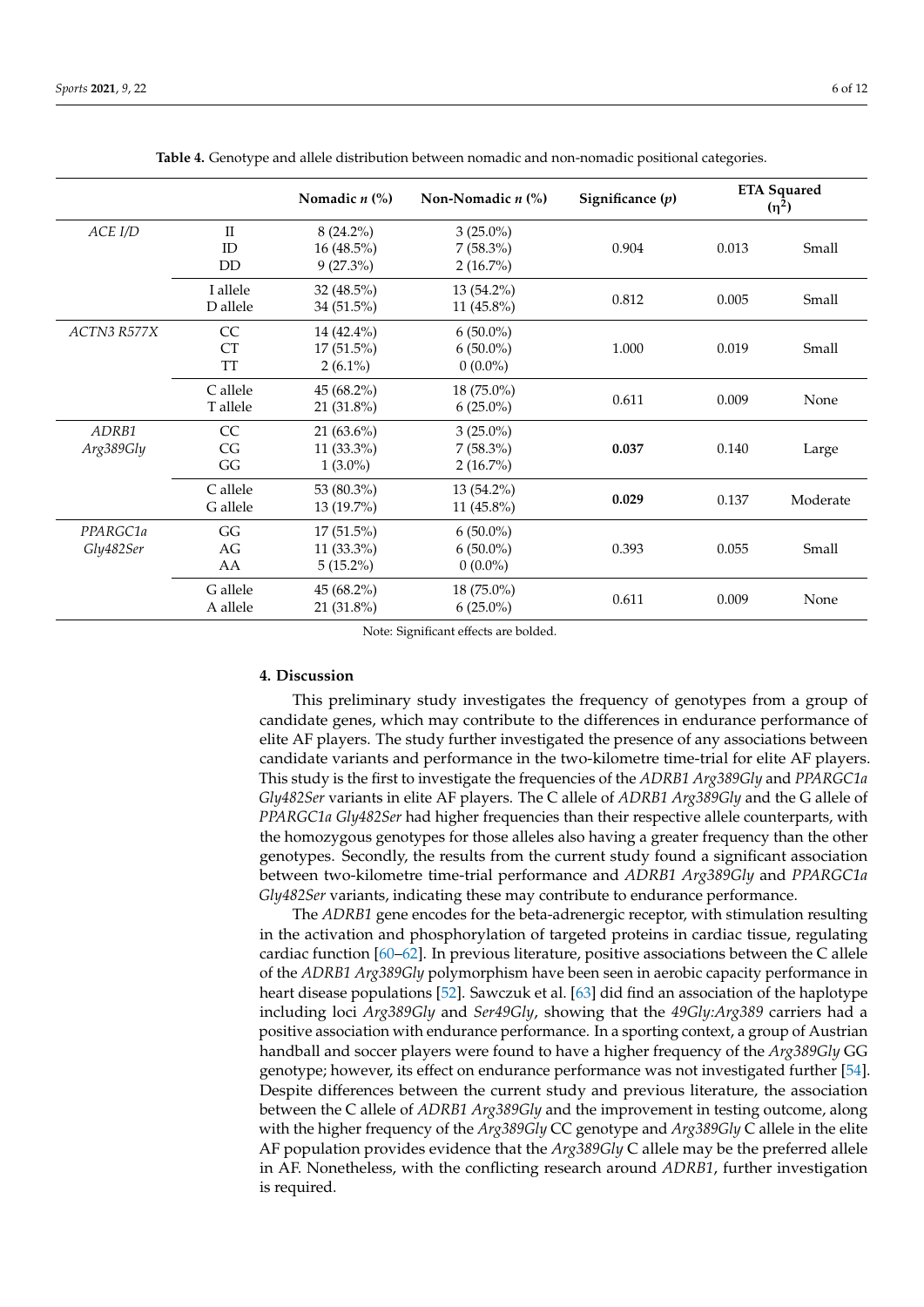The *PPARCG1a Gly482Ser* variant was also significantly associated with two-kilometre time-trial performance in our study. When accounting for repeated measures, individuals with the AA genotype of the *Gly482Ser* variant were predicted to perform 14.46 s slower on the time-trial. These results are supported by a study with Turkish elite endurance athletes, where participants with the A allele were found to have poorer endurance performance and aerobic capacity [\[64\]](#page-12-11). Similar results were found in Maciejewska, Sawczuk, Cieszczyk, Mozhayskaya, and Ahmetov [\[48\]](#page-11-24) who found that the G allele of the *PPARGC1a Gly482Ser* polymorphism was associated with elite endurance performance in a Polish population. However, studies conducted in Chinese populations have found no association [\[65\]](#page-12-12) between endurance performance and the *PPARGC1a Gly482Ser* polymorphism; however, this could be explained by the different frequencies of the variant in Chinese populations. Further studies found that the "less optimal" genotype of AA had better performance times in a cohort of elite endurance triathletes [\[66,](#page-12-13)[67\]](#page-12-14). As AF players were of primarily European descent, the results from the study still indicate that ethnicity may impact the phenotypic response of the *PPARGC1a* polymorphism.

The current study showed that there was no significant association of *ACE I/D* variant and performance in time-trial results. The II genotype is associated with lower *ACE* plasma levels [\[68\]](#page-12-15), leading to greater dilation through the vascular system, thus increasing cardiac output [\[69–](#page-12-16)[72\]](#page-12-17). However, in sub-elite AF players, the deletion polymorphism was found to positively affect endurance performance, as well as the more commonly expected 20-metre sprint and vertical performance [\[59\]](#page-12-7). Heffernan et al. [\[73\]](#page-12-18) found no difference in the *ACE I/D* polymorphism between rugby union players and Caucasian controls, while Magi et al. [\[74\]](#page-12-19) found that the *ACE I/D* gene was more prevalent in young cross-country skiers, with lower frequencies of the DD genotype.

We previously reported that the frequency of the T allele of the *ACTN3 R577X* variant is underreported in elite AF [\[75,](#page-13-0)[76\]](#page-13-1), reflecting the results of Massidda, Bachis, Corrias, Piras, Scorcu, Culigioni, Masala, and Calo [\[76\]](#page-13-1) who found no significance in *ACTN3* polymorphism distribution in Italian team sports athletes, endurance athletes, and healthy controls. However, Santiago, Gonzalez-Freire, Serratosa, Morate, Meyer, Gomez-Gallego, and Lucia [\[45\]](#page-11-21) found CC and CT genotypes to be significantly higher in soccer players, indicating that the C allele may be more beneficial to soccer players and potentially other team sports. However, when examining the effect of this genotype on endurance capacity, it was not significantly associated with two-kilometre time-trial performance. This finding is in part supported by Silva et al. [\[77\]](#page-13-2) who found those with the TT genotype had a greater baseline VO2max; however, after undergoing their training protocol, no difference between TT and CC genotypes was illustrated while investigating the effects of endurance training on healthy adult males. This may indicate a limit to where carriage of the TT genotype is of benefit once similar training protocols are partaken. However, over a five-year period in junior Estonian cross-country skiers, an increase in maximal oxygen uptake peak (VO2peak) was seen for males with the TT genotype [\[74\]](#page-12-19). In contrast, in elite Brazilian soccer players, the players with the TT genotype had significantly higher estimated maximal oxygen consumption (VO2max) using the Yo-Yo intermittent endurance test than their CC counterparts [\[78\]](#page-13-3). Even though the results from our study regarding *ACTN3* need further investigation, the significantly higher frequency of the C allele provides initial evidence that it may be more beneficial for an AF player to have either the CC or CT genotype to become elite.

Another finding from the current study was the significant difference between the nomadic and non-nomadic positions and the *ADRB1 Arg389Gly* genotypes. To our knowledge, this is the first study to investigate the genetic differences in AF players playing in different positions. Playing positions were defined and grouped by the AFL club, with nomadic players being those who followed the play across the full oval. This supports the previous findings of this study, suggesting that the *Arg389Gly* CC genotype and the *Arg389Gly* C allele are a potential benefit to endurance performance and furthermore, to elite AF players in general. Due to the nature of nomadic positions, there can be an as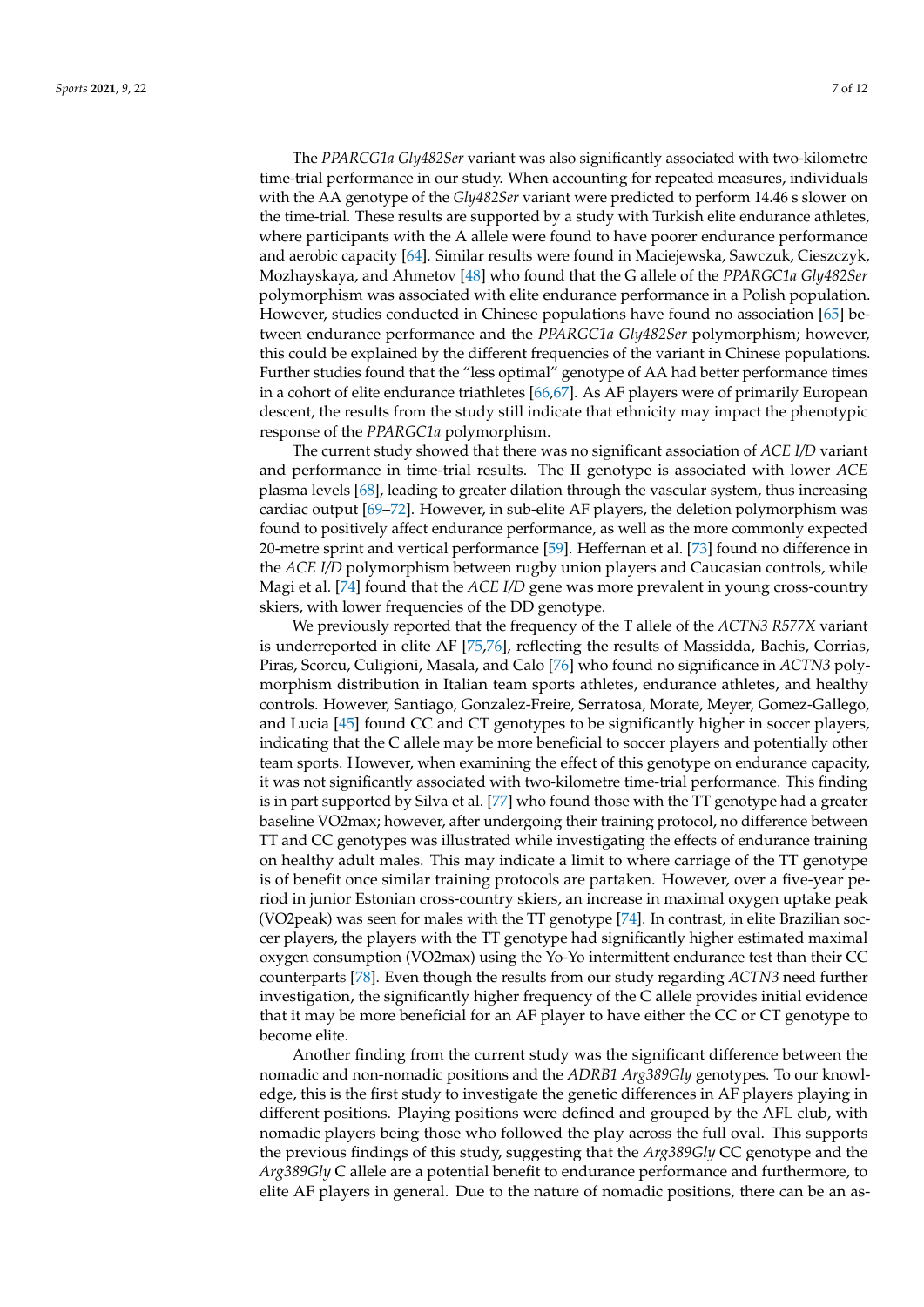sumption that players who fall into this category will have greater endurance performance capacities because of the demands of the position. However, this does not account for the possible genetic impact of the *ADRB1 Arg389Gly* C allele.

#### **5. Limitations of the Study**

Complete access to an elite AFL squad was provided, and is a strength of the study. However due to the elite nature of the cohort and the novel, exploratory nature of the study, the sample size of the participants is relatively low and these findings in Australian Football may require replication with larger sample sizes across multiple teams or the entire AFL competition. Furthermore, to account for individual variability in performance of the two-kilometre time-trial, multiple measures were taken to ensure consistent and reliable performance necessary for genetic association. While more precise measures of VO2max using a laboratory setting could have been used to test endurance performance, the validity of the two-kilometre time-trial should be noted with its routine use in elite AF, including the AFL National Draft Combine, which is conducted every season prior to the draft. Though the investigators are confident in the training partaken and the synchronicity of it, the inability to dictate a precise training schedule and method across all players is a limitation. This study was limited to investigating genetic associations with endurance performance. Each genetic variant was investigated singularly; however, it is known that often, a combination of genes and genotypes provides the phenotypic outcome.

#### **6. Conclusions**

The C allele of the *ADRB1 Arg389Gly* variant and the homozygous GG genotype of the *PPARGC1a Gly482Ser* variant were significantly associated with two-kilometre time-trial performance in AFL players. The CC *ADRB1 Arg389Gly* genotype was found to have a better improvement in repeated two-kilometre time-trials compared to the GG genotype, while the GG *PPARGC1a Gly482Ser* genotype had a poorer performance. These results may indicate a preferred genotype for endurance running performance in elite Australian Footballers. Additional analysis also discovered the *ADRB1 Arg389Gly* C allele was significantly different for characterised nomadic player positions relative to non-nomadic key positions. Further research into possible interactions and combinations of multiple variants and their influence on endurance performance outcomes, and differences between precise playing positions appear to be a logical next step in this research field. Future research into the genetic distribution of elite AF players and the genotype and allelic impact on endurance performance should utilise controlled trials with specifically prescribed training measures to provide high-quality insights. Further studies should also look to increase the sample size of elite cohorts for characterisation by engaging multiple teams in the AFL competition; through controlled trials, this may improve practitioner understanding of the athletic potential of individual footballers. Insights into the contribution of genetic variants and training response to various fitness parameters are a high priority for sport scientists, which may enable the preparation of high fidelity and highly targeted strength and conditioning programs with precision exercise prescription based on a specific footballer's trainability and training response relative to genetic characteristics—a long-term aspiration of this line of research.

**Author Contributions:** Y.J. conceived, organised, and executed the study, carried out genetic data collection, statistical analysis execution, and writing of a first manuscript draft; R.S.A. conceived the study, designed, executed, reviewed, and critiqued the statistical analysis, and reviewed and critiqued the manuscript; J.L.C.W. and S.M.L. the statistical analysis, and reviewed and critiqued the manuscript; B.R. and A.J. carried out physical data collection, and reviewed and critiqued the manuscript; T.S. carried out genetic data collection; N.H.H. organised the study, reviewed and critiqued the statistical analysis, and reviewed and critiqued the manuscript. All authors have read and agreed to the published version of the manuscript.

**Funding:** This research received no external funding.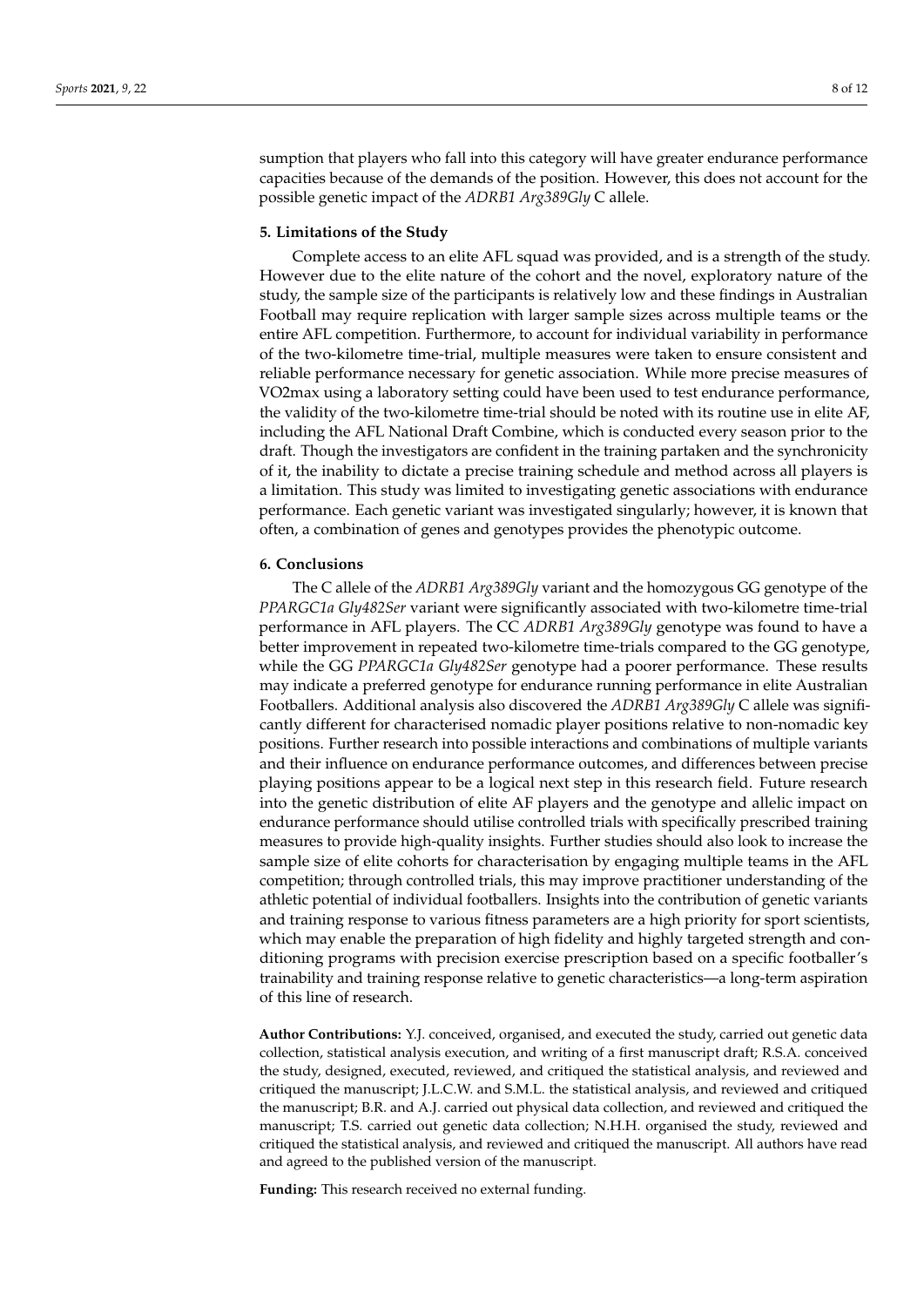**Institutional Review Board Statement:** The study was conducted according to the guidelines of the Declaration of Helsinki, and approved by the Edith Cowan University Human Research and Ethics Committee (ID: 2019-00181-JACOB).

**Informed Consent Statement:** Informed consent was obtained from all subjects involved in the study.

**Data Availability Statement:** The data presented in this study are available on request from the corresponding authors. The data are not publicly available.

**Acknowledgments:** The authors wish to thank the athletes for their participation is this research. Y.J. is supported by an Australian Government Research Training Program Scholarship. N.H.H. is supported by a Cancer Council of Western Australia Research Fellowship.

**Conflicts of Interest:** The authors declare no conflict of interest.

#### **References**

- <span id="page-10-0"></span>1. Robertson, S.; Woods, C.; Gastin, P. Predicting higher selection in elite junior Australian Rules football: The influence of physical performance and anthropometric attributes. *J. Sci. Med. Sport* **2015**, *18*, 601–606. [\[CrossRef\]](http://doi.org/10.1016/j.jsams.2014.07.019) [\[PubMed\]](http://www.ncbi.nlm.nih.gov/pubmed/25154704)
- 2. Woods, C.T.; Raynor, A.J.; Bruce, L.; McDonald, Z.; Collier, N. Predicting playing status in junior Australian Football using physical and anthropometric parameters. *J. Sci. Med. Sport* **2015**, *18*, 225–229. [\[CrossRef\]](http://doi.org/10.1016/j.jsams.2014.02.006) [\[PubMed\]](http://www.ncbi.nlm.nih.gov/pubmed/24613146)
- 3. Hart, N.H.; Nimphius, S.; Cochrane, J.L.; Newton, R.U. Leg mass characteristics of accurate and inaccurate kickers: An Australian football perspective. *J. Sports Sci.* **2013**, *31*, 1647–1655. [\[CrossRef\]](http://doi.org/10.1080/02640414.2013.793377) [\[PubMed\]](http://www.ncbi.nlm.nih.gov/pubmed/23687978)
- 4. Hart, N.H.; Nimphius, S.; Spiteri, T.; Cochrane, J.L.; Newton, R.U. Relationship between Leg Mass, Leg Composition and Foot Velocity on Kicking Accuracy in Australian Football. *J. Sports Sci. Med.* **2016**, *15*, 344–351. [\[PubMed\]](http://www.ncbi.nlm.nih.gov/pubmed/27274674)
- 5. Hart, N.H.; Nimphius, S.; Spiteri, T.; Newton, R.U. Leg strength and lean mass symmetry influences kicking performance in Australian football. *J. Sports Sci. Med.* **2014**, *13*, 157–165.
- 6. Hart, N.H.; Nimphius, S.; Weber, J.; Spiteri, T.; Rantalainen, T.; Dobbin, M.; Newton, R.U. Musculoskeletal Asymmetry in Football Athletes: A Product of Limb Function over Time. *Med. Sci. Sports Exerc.* **2016**, *48*, 1379–1387. [\[CrossRef\]](http://doi.org/10.1249/MSS.0000000000000897) [\[PubMed\]](http://www.ncbi.nlm.nih.gov/pubmed/26871989)
- <span id="page-10-1"></span>7. Hart, N.H.; Spiteri, T.; Lockie, R.G.; Nimphius, S.; Newton, R.U. Detecting deficits in change of direction performance using the preplanned multidirectional Australian football league agility test. *J. Strength Cond. Res.* **2014**, *28*, 3552–3556. [\[CrossRef\]](http://doi.org/10.1519/JSC.0000000000000587)
- <span id="page-10-2"></span>8. AFL. *Laws of Australian Football*; Australian Football League: Melbourne, Australia, 2016.
- <span id="page-10-3"></span>9. Colby, M.J.; Dawson, B.; Heasman, J.; Rogalski, B.; Rosenberg, M.; Lester, L.; Peeling, P. Preseason Workload Volume and High-Risk Periods for Noncontact Injury Across Multiple Australian Football League Seasons. *J. Strength Cond. Res.* **2017**, *31*, 1821–1829. [\[CrossRef\]](http://doi.org/10.1519/JSC.0000000000001669)
- <span id="page-10-4"></span>10. Kelly, S.J.; Watsford, M.L.; Rennie, M.J.; Spurrs, R.W.; Austin, D.; Pine, M.J. Match-play movement and metabolic power demands of elite youth, sub-elite and elite senior Australian footballers. *PLoS ONE* **2019**, *14*, e0212047. [\[CrossRef\]](http://doi.org/10.1371/journal.pone.0212047)
- <span id="page-10-5"></span>11. Boyd, L.J.; Ball, K.; Aughey, R.J. Quantifying external load in Australian football matches and training using accelerometers. *Int. J. Sports Physiol. Perform.* **2013**, *8*, 44–51. [\[CrossRef\]](http://doi.org/10.1123/ijspp.8.1.44)
- 12. Coutts, A.J.; Quinn, J.; Hocking, J.; Castagna, C.; Rampinini, E. Match running performance in elite Australian Rules Football. *J. Sci. Med. Sport* **2010**, *13*, 543–548. [\[CrossRef\]](http://doi.org/10.1016/j.jsams.2009.09.004) [\[PubMed\]](http://www.ncbi.nlm.nih.gov/pubmed/19853508)
- 13. Dawson, B.; Hopkinson, R.; Appleby, B.; Stewart, G.; Roberts, C. Player movement patterns and game activities in the Australian Football League. *J. Sci. Med. Sport* **2004**, *7*, 278–291. [\[CrossRef\]](http://doi.org/10.1016/S1440-2440(04)80023-9)
- <span id="page-10-7"></span>14. Gray, A.J.; Jenkins, D.G. Match analysis and the physiological demands of Australian football. *Sports Med.* **2010**, *40*, 347–360. [\[CrossRef\]](http://doi.org/10.2165/11531400-000000000-00000) [\[PubMed\]](http://www.ncbi.nlm.nih.gov/pubmed/20364877)
- 15. Haycraft, J.A.Z.; Kovalchik, S.; Pyne, D.B.; Robertson, S. Physical characteristics of players within the Australian Football League participation pathways: A systematic review. *Sports Med. Open* **2017**, *3*, 46. [\[CrossRef\]](http://doi.org/10.1186/s40798-017-0109-9) [\[PubMed\]](http://www.ncbi.nlm.nih.gov/pubmed/29260420)
- 16. Veale, J.P.; Pearce, A.J.; Carlson, J.S. Player movement patterns in an elite junior Australian rules football team: An exploratory study. *J. Sports Sci. Med.* **2007**, *6*, 254–260. [\[PubMed\]](http://www.ncbi.nlm.nih.gov/pubmed/24149337)
- <span id="page-10-6"></span>17. Wisbey, B.; Montgomery, P.G.; Pyne, D.B.; Rattray, B. Quantifying movement demands of AFL football using GPS tracking. *J. Sci. Med. Sport* **2010**, *13*, 531–536. [\[CrossRef\]](http://doi.org/10.1016/j.jsams.2009.09.002)
- <span id="page-10-8"></span>18. Drozdovska, S.B.; Dosenko, V.E.; Ahmetov, I.I.; Ilyin, V.N. The Association of Gene Polymorphisms with Athlete Status in Ukrainians. *Biol. Sport* **2013**, *30*, 163–167. [\[CrossRef\]](http://doi.org/10.5604/20831862.1059168)
- 19. Gineviciene, V.; Jakaitiene, A.; Tubelis, L.; Kucinskas, V. Variation in the ACE, PPARGC1A and PPARA genes in Lithuanian football players. *Eur. J. Sport Sci.* **2014**, *14* (Suppl. 1), S289–S295. [\[CrossRef\]](http://doi.org/10.1080/17461391.2012.691117)
- 20. Mustafina, L.J.; Naumov, V.A.; Cieszczyk, P.; Popov, D.V.; Lyubaeva, E.V.; Kostryukova, E.S.; Fedotovskaya, O.N.; Druzhevskaya, A.M.; Astratenkova, I.V.; Glotov, A.S.; et al. AGTR2 gene polymorphism is associated with muscle fibre composition, athletic status and aerobic performance. *Exp. Physiol.* **2014**, *99*, 1042–1052. [\[CrossRef\]](http://doi.org/10.1113/expphysiol.2014.079335)
- 21. Puthucheary, Z.; Skipworth, J.R.; Rawal, J.; Loosemore, M.; Van Someren, K.; Montgomery, H.E. The ACE gene and human performance: 12 years on. *Sports Med.* **2011**, *41*, 433–448. [\[CrossRef\]](http://doi.org/10.2165/11588720-000000000-00000)
- <span id="page-10-9"></span>22. Pickering, C.; Kiely, J. ACTN3: More than Just a Gene for Speed. *Front. Physiol.* **2017**, *8*, 1080. [\[CrossRef\]](http://doi.org/10.3389/fphys.2017.01080) [\[PubMed\]](http://www.ncbi.nlm.nih.gov/pubmed/29326606)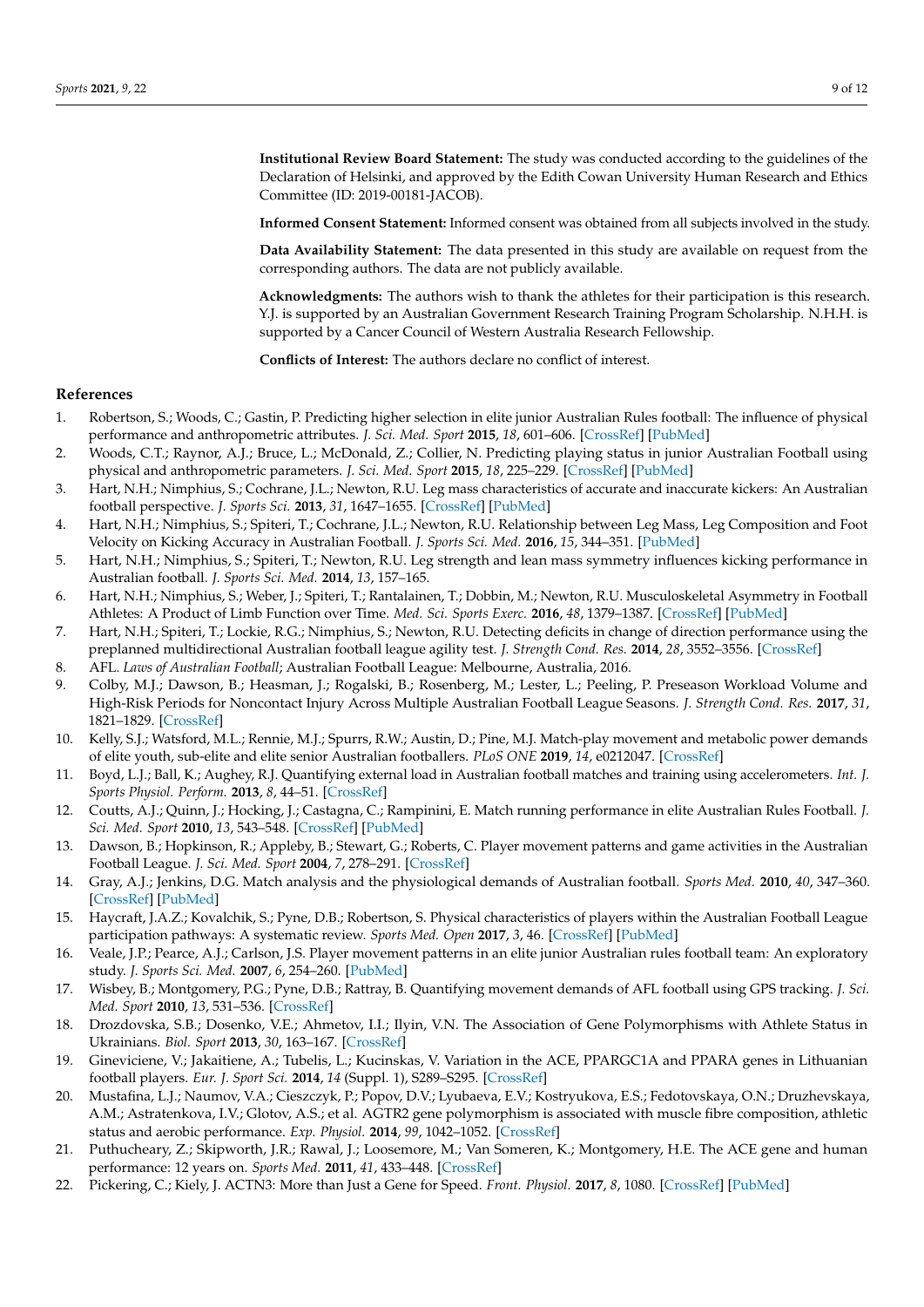- <span id="page-11-13"></span>23. Yang, N.; MacArthur, D.G.; Gulbin, J.P.; Hahn, A.G.; Beggs, A.H.; Easteal, S.; North, K. ACTN3 genotype is associated with human elite athletic performance. *Am. J. Hum. Genet.* **2003**, *73*, 627–631. [\[CrossRef\]](http://doi.org/10.1086/377590) [\[PubMed\]](http://www.ncbi.nlm.nih.gov/pubmed/12879365)
- <span id="page-11-22"></span>24. Lin, J.; Wu, H.; Tarr, P.T.; Zhang, C.Y.; Wu, Z.; Boss, O.; Michael, L.F.; Puigserver, P.; Isotani, E.; Olson, E.N.; et al. Transcriptional co-activator PGC-1 alpha drives the formation of slow-twitch muscle fibres. *Nature* **2002**, *418*, 797–801. [\[CrossRef\]](http://doi.org/10.1038/nature00904) [\[PubMed\]](http://www.ncbi.nlm.nih.gov/pubmed/12181572)
- <span id="page-11-0"></span>25. Taylor, M.R. Pharmacogenetics of the human beta-adrenergic receptors. *Pharm. J.* **2007**, *7*, 29–37. [\[CrossRef\]](http://doi.org/10.1038/sj.tpj.6500393)
- <span id="page-11-1"></span>26. De Moor, M.H.; Spector, T.D.; Cherkas, L.F.; Falchi, M.; Hottenga, J.J.; Boomsma, D.I.; De Geus, E.J. Genome-wide linkage scan for athlete status in 700 British female DZ twin pairs. *Twin Res. Hum. Genet.* **2007**, *10*, 812–820. [\[CrossRef\]](http://doi.org/10.1375/twin.10.6.812)
- <span id="page-11-2"></span>27. Jacob, Y.; Spiteri, T.; Hart, N.H.; Anderton, R.S. The Potential Role of Genetic Markers in Talent Identification and Athlete Assessment in Elite Sport. *Sports* **2018**, *6*, 88. [\[CrossRef\]](http://doi.org/10.3390/sports6030088)
- <span id="page-11-3"></span>28. Bernstein, K.E.; Ong, F.S.; Blackwell, W.L.; Shah, K.H.; Giani, J.F.; Gonzalez-Villalobos, R.A.; Shen, X.Z.; Fuchs, S.; Touyz, R.M. A modern understanding of the traditional and nontraditional biological functions of angiotensin-converting enzyme. *Pharmacol. Rev.* **2013**, *65*, 1–46. [\[CrossRef\]](http://doi.org/10.1124/pr.112.006809)
- <span id="page-11-4"></span>29. Zhang, Z.; Xu, G.; Liu, D.; Fan, X.; Zhu, W.; Liu, X. Angiotensin-converting enzyme insertion/deletion polymorphism contributes to ischemic stroke risk: A meta-analysis of 50 case-control studies. *PLoS ONE* **2012**, *7*, e46495. [\[CrossRef\]](http://doi.org/10.1371/journal.pone.0046495)
- <span id="page-11-5"></span>30. Woods, D.R.; Pollard, A.J.; Collier, D.J.; Jamshidi, Y.; Vassiliou, V.; Hawe, E.; Humphries, S.E.; Montgomery, H.E. Insertion/deletion polymorphism of the angiotensin I-converting enzyme gene and arterial oxygen saturation at high altitude. *Am. J. Respir. Crit. Care Med.* **2002**, *166*, 362–366. [\[CrossRef\]](http://doi.org/10.1164/rccm.2103060)
- <span id="page-11-6"></span>31. Myerson, S.; Hemingway, H.; Budget, R.; Martin, J.; Humphries, S.; Montgomery, H. Human angiotensin I-converting enzyme gene and endurance performance. *J. Appl. Physiol.* **1999**, *87*, 1313–1316. [\[CrossRef\]](http://doi.org/10.1152/jappl.1999.87.4.1313)
- <span id="page-11-7"></span>32. Nazarov, I.B.; Woods, D.R.; Montgomery, H.E.; Shneider, O.V.; Kazakov, V.I.; Tomilin, N.V.; Rogozkin, V.A. The angiotensin converting enzyme I/D polymorphism in Russian athletes. *Eur. J. Hum. Genet.* **2001**, *9*, 797–801. [\[CrossRef\]](http://doi.org/10.1038/sj.ejhg.5200711) [\[PubMed\]](http://www.ncbi.nlm.nih.gov/pubmed/11781693)
- <span id="page-11-8"></span>33. Shenoy, S.; Tandon, S.; Sandhu, J.; Bhanwer, A.S. Association of Angiotensin Converting Enzyme gene Polymorphism and Indian Army Triathletes Performance. *Asian J. Sports Med.* **2010**, *1*, 143–150. [\[CrossRef\]](http://doi.org/10.5812/asjsm.34855) [\[PubMed\]](http://www.ncbi.nlm.nih.gov/pubmed/22375202)
- <span id="page-11-9"></span>34. Cieszczyk, P.; Krupecki, K.; Maciejewska, A.; Sawczuk, M. The angiotensin converting enzyme gene I/D polymorphism in Polish rowers. *Int. J. Sports Med.* **2009**, *30*, 624–627. [\[CrossRef\]](http://doi.org/10.1055/s-0029-1202825) [\[PubMed\]](http://www.ncbi.nlm.nih.gov/pubmed/19455482)
- <span id="page-11-10"></span>35. Gayagay, G.; Yu, B.; Hambly, B.; Boston, T.; Hahn, A.; Celermajer, D.S.; Trent, R.J. Elite endurance athletes and the ACE I allele–the role of genes in athletic performance. *Hum. Genet.* **1998**, *103*, 48–50. [\[CrossRef\]](http://doi.org/10.1007/s004390050781)
- <span id="page-11-11"></span>36. Papadimitriou, I.D.; Lucia, A.; Pitsiladis, Y.P.; Pushkarev, V.P.; Dyatlov, D.A.; Orekhov, E.F.; Artioli, G.G.; Guilherme, J.P.; Lancha, A.H., Jr.; Gineviciene, V.; et al. ACTN3 R577X and ACE I/D gene variants influence performance in elite sprinters: A multi-cohort study. *BMC Genom.* **2016**, *17*, 285. [\[CrossRef\]](http://doi.org/10.1186/s12864-016-2462-3)
- <span id="page-11-12"></span>37. Broos, S.; Malisoux, L.; Theisen, D.; Francaux, M.; Deldicque, L.; Thomis, M.A. Role of alpha-actinin-3 in contractile properties of human single muscle fibers: A case series study in paraplegics. *PLoS ONE* **2012**, *7*, e49281. [\[CrossRef\]](http://doi.org/10.1371/journal.pone.0049281)
- <span id="page-11-14"></span>38. Eynon, N.; Hanson, E.D.; Lucia, A.; Houweling, P.J.; Garton, F.; North, K.N.; Bishop, D.J. Genes for elite power and sprint performance: ACTN3 leads the way. *Sports Med.* **2013**, *43*, 803–817. [\[CrossRef\]](http://doi.org/10.1007/s40279-013-0059-4)
- <span id="page-11-15"></span>39. Roth, S.M.; Walsh, S.; Liu, D.; Metter, E.J.; Ferrucci, L.; Hurley, B.F. The ACTN3 R577X nonsense allele is under-represented in elite-level strength athletes. *Eur. J. Hum. Genet.* **2008**, *16*, 391–394. [\[CrossRef\]](http://doi.org/10.1038/sj.ejhg.5201964)
- <span id="page-11-16"></span>40. Eynon, N.; Ruiz, J.R.; Femia, P.; Pushkarev, V.P.; Cieszczyk, P.; Maciejewska-Karlowska, A.; Sawczuk, M.; Dyatlov, D.A.; Lekontsev, E.V.; Kulikov, L.M.; et al. The ACTN3 R577X polymorphism across three groups of elite male European athletes. *PLoS ONE* **2012**, *7*, e43132. [\[CrossRef\]](http://doi.org/10.1371/journal.pone.0043132)
- <span id="page-11-19"></span>41. Niemi, A.K.; Majamaa, K. Mitochondrial DNA and ACTN3 genotypes in Finnish elite endurance and sprint athletes. *Eur. J. Hum. Genet.* **2005**, *13*, 965–969. [\[CrossRef\]](http://doi.org/10.1038/sj.ejhg.5201438)
- <span id="page-11-17"></span>42. Papadimitriou, I.D.; Papadopoulos, C.; Kouvatsi, A.; Triantaphyllidis, C. The ACTN3 gene in elite Greek track and field athletes. *Int. J. Sports Med.* **2008**, *29*, 352–355. [\[CrossRef\]](http://doi.org/10.1055/s-2007-965339) [\[PubMed\]](http://www.ncbi.nlm.nih.gov/pubmed/17879893)
- <span id="page-11-18"></span>43. Ahmetov, I.I.; Druzhevskaya, A.M.; Lyubaeva, E.V.; Popov, D.V.; Vinogradova, O.L.; Williams, A.G. The dependence of preferred competitive racing distance on muscle fibre type composition and ACTN3 genotype in speed skaters. *Exp. Physiol.* **2011**, *96*, 1302–1310. [\[CrossRef\]](http://doi.org/10.1113/expphysiol.2011.060293) [\[PubMed\]](http://www.ncbi.nlm.nih.gov/pubmed/21930675)
- <span id="page-11-20"></span>44. Eynon, N.; Alves, A.J.; Yamin, C.; Sagiv, M.; Duarte, J.A.; Oliveira, J.; Ayalon, M.; Goldhammer, E.; Sagiv, M.; Meckel, Y. Is there an ACE ID-ACTN3 R577X polymorphisms interaction that influences sprint performance? *Int. J. Sports Med.* **2009**, *30*, 888–891. [\[CrossRef\]](http://doi.org/10.1055/s-0029-1238291) [\[PubMed\]](http://www.ncbi.nlm.nih.gov/pubmed/20013558)
- <span id="page-11-21"></span>45. Santiago, C.; Gonzalez-Freire, M.; Serratosa, L.; Morate, F.J.; Meyer, T.; Gomez-Gallego, F.; Lucia, A. ACTN3 genotype in professional soccer players. *Br. J. Sports Med.* **2008**, *42*, 71–73. [\[CrossRef\]](http://doi.org/10.1136/bjsm.2007.039172)
- <span id="page-11-23"></span>46. Charos, A.E.; Reed, B.D.; Raha, D.; Szekely, A.M.; Weissman, S.M.; Snyder, M. A highly integrated and complex PPARGC1A transcription factor binding network in HepG2 cells. *Genome Res.* **2012**, *22*, 1668–1679. [\[CrossRef\]](http://doi.org/10.1101/gr.127761.111)
- 47. Eynon, N.; Duarte, J.A.; Oliveira, J.; Sagiv, M.; Yamin, C.; Meckel, Y.; Sagiv, M.; Goldhammer, E. ACTN3 R577X polymorphism and Israeli top-level athletes. *Int. J. Sports Med.* **2009**, *30*, 695–698. [\[CrossRef\]](http://doi.org/10.1055/s-0029-1220731)
- <span id="page-11-24"></span>48. Maciejewska, A.; Sawczuk, M.; Cieszczyk, P.; Mozhayskaya, I.A.; Ahmetov, I.I. The PPARGC1A gene Gly482Ser in Polish and Russian athletes. *J. Sports Sci.* **2012**, *30*, 101–113. [\[CrossRef\]](http://doi.org/10.1080/02640414.2011.623709)
- 49. Moore, G.E.; Shuldiner, A.R.; Zmuda, J.M.; Ferrell, R.E.; McCole, S.D.; Hagberg, J.M. Obesity gene variant and elite endurance performance. *Metabolism* **2001**, *50*, 1391–1392. [\[CrossRef\]](http://doi.org/10.1053/meta.2001.28140)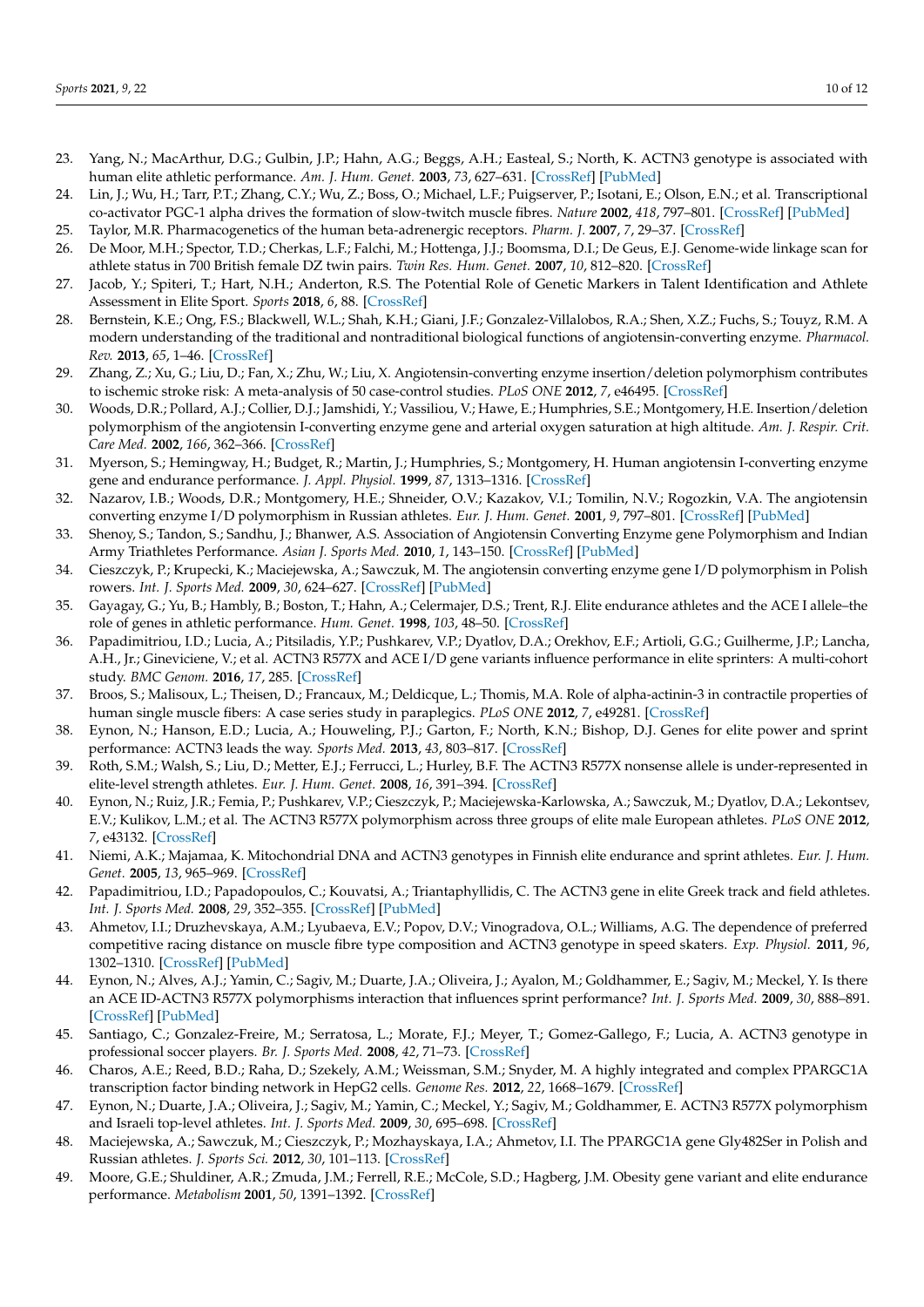- 50. Rubio, J.C.; Martin, M.A.; Rabadan, M.; Gomez-Gallego, F.; San Juan, A.F.; Alonso, J.M.; Chicharro, J.L.; Perez, M.; Arenas, J.; Lucia, A. Frequency of the C34T mutation of the AMPD1 gene in world-class endurance athletes: Does this mutation impair performance? *J. Appl. Physiol.* **2005**, *98*, 2108–2112. [\[CrossRef\]](http://doi.org/10.1152/japplphysiol.01371.2004)
- 51. Santiago, C.; Ruiz, J.R.; Buxens, A.; Artieda, M.; Arteta, D.; Gonzalez-Freire, M.; Rodriguez-Romo, G.; Altmae, S.; Lao, J.I.; Gomez-Gallego, F.; et al. Trp64Arg polymorphism in ADRB3 gene is associated with elite endurance performance. *Br. J. Sports Med.* **2011**, *45*, 147–149. [\[CrossRef\]](http://doi.org/10.1136/bjsm.2009.061366)
- <span id="page-12-0"></span>52. Wagoner, L.E.; Craft, L.L.; Zengel, P.; McGuire, N.; Rathz, D.A.; Dorn, G.W., 2nd; Liggett, S.B. Polymorphisms of the beta1 adrenergic receptor predict exercise capacity in heart failure. *Am. Heart J.* **2002**, *144*, 840–846. [\[CrossRef\]](http://doi.org/10.1067/mhj.2002.125325) [\[PubMed\]](http://www.ncbi.nlm.nih.gov/pubmed/12422153)
- <span id="page-12-1"></span>53. Johnson, J.A.; Liggett, S.B. Cardiovascular pharmacogenomics of adrenergic receptor signaling: Clinical implications and future directions. *Clin. Pharmacol. Therepeutics* **2011**, *89*, 366–378. [\[CrossRef\]](http://doi.org/10.1038/clpt.2010.315) [\[PubMed\]](http://www.ncbi.nlm.nih.gov/pubmed/21289619)
- <span id="page-12-2"></span>54. Wessner, B.; Stuparits, P.; Fail, C.; Pavic, F.; Tschan, H.; Bachl, N. Genetic polymorphisms in alpha-actinin 3 and adrenoceptor beta genes in Austrian elite athletes and healthy controls. *Swiss Sports Exerc. Med.* **2016**, *64*, 13–19.
- <span id="page-12-3"></span>55. Eynon, N.; Meckel, Y.; Sagiv, M.; Yamin, C.; Amir, R.; Sagiv, M.; Goldhammer, E.; Duarte, J.A.; Oliveira, J. Do PPARGC1A and PPARalpha polymorphisms influence sprint or endurance phenotypes? *Scand. J. Med. Sci. Sports* **2009**, *20*, e145–e150. [\[CrossRef\]](http://doi.org/10.1111/j.1600-0838.2009.00930.x) [\[PubMed\]](http://www.ncbi.nlm.nih.gov/pubmed/19422653)
- <span id="page-12-4"></span>56. Gineviciene, V.; Jakaitiene, A.; Aksenov, M.O.; Aksenova, A.V.; Druzhevskaya, A.M.; Astratenkova, I.V.; Egorova, E.S.; Gabdrakhmanova, L.J.; Tubelis, L.; Kucinskas, V.; et al. Association analysis of ACE, ACTN3 and PPARGC1A gene polymorphisms in two cohorts of European strength and power athletes. *Biol. Sport* **2016**, *33*, 199–206. [\[CrossRef\]](http://doi.org/10.5604/20831862.1201051) [\[PubMed\]](http://www.ncbi.nlm.nih.gov/pubmed/27601773)
- <span id="page-12-5"></span>57. Chen, Y.; Wang, D.; Yan, P.; Yan, S.; Chang, Q.; Cheng, Z. Meta-analyses of the association between the PPARGC1A Gly482Ser polymorphism and athletic performance. *Biol. Sport* **2019**, *36*, 301–309. [\[CrossRef\]](http://doi.org/10.5114/biolsport.2019.88752) [\[PubMed\]](http://www.ncbi.nlm.nih.gov/pubmed/31938000)
- <span id="page-12-6"></span>58. Jacob, Y.; Chivers, P.; Anderton, R.S. Genetic predictors of match performance in sub-elite Australian football players: A pilot study. *J. Exerc. Sci. Fit.* **2019**, *17*, 41–46. [\[CrossRef\]](http://doi.org/10.1016/j.jesf.2018.10.007)
- <span id="page-12-7"></span>59. Jacob, Y.; Cripps, A.; Evans, T.; Chivers, P.T.; Joyce, C.; Anderton, R.S. Identification of genetic markers for skill and athleticism in sub-elite Australian football players: A pilot study. *J. Sports Med. Phys. Fit.* **2016**, *58*, 241–248.
- <span id="page-12-8"></span>60. Baruscotti, M.; Barbuti, A.; Bucchi, A. The cardiac pacemaker current. *J. Mol. Cell. Cardiol.* **2010**, *48*, 55–64. [\[CrossRef\]](http://doi.org/10.1016/j.yjmcc.2009.06.019)
- 61. Ciccarelli, M.; Santulli, G.; Pascale, V.; Trimarco, B.; Iaccarino, G. Adrenergic receptors and metabolism: Role in development of cardiovascular disease. *Front. Physiol.* **2013**, *4*, 265. [\[CrossRef\]](http://doi.org/10.3389/fphys.2013.00265)
- <span id="page-12-9"></span>62. Woo, A.Y.; Xiao, R.P. beta-Adrenergic receptor subtype signaling in heart: From bench to bedside. *Acta Pharm. Sin.* **2012**, *33*, 335–341. [\[CrossRef\]](http://doi.org/10.1038/aps.2011.201) [\[PubMed\]](http://www.ncbi.nlm.nih.gov/pubmed/22286918)
- <span id="page-12-10"></span>63. Sawczuk, M.; Maciejewska-Karlowska, A.; Cieszczyk, P.; Zarebska, A. Ser49Gly and Arg389Gly polymorphisms of the ADRB1 gene and endurance performance. *Cent. Eur. J. Biol.* **2012**, *7*, 794–800. [\[CrossRef\]](http://doi.org/10.2478/s11535-012-0078-4)
- <span id="page-12-11"></span>64. Tural, E.; Kara, N.; Agaoglu, S.A.; Elbistan, M.; Tasmektepligil, M.Y.; Imamoglu, O. PPAR-alpha and PPARGC1A gene variants have strong effects on aerobic performance of Turkish elite endurance athletes. *Mol. Biol. Rep.* **2014**, *41*, 5799–5804. [\[CrossRef\]](http://doi.org/10.1007/s11033-014-3453-6) [\[PubMed\]](http://www.ncbi.nlm.nih.gov/pubmed/24996283)
- <span id="page-12-12"></span>65. Varillas Delgado, D.; Tellería Orriols, J.J.; Monge Martín, D.; Del Coso, J. Genotype scores in energy and iron-metabolising genes are higher in elite endurance athletes than in non-athlete controls. *Appl. Physiol. Nutr. Metab.* **2020**. [\[CrossRef\]](http://doi.org/10.1139/apnm-2020-0174)
- <span id="page-12-13"></span>66. Grealy, R.; Herruer, J.; Smith, C.L.; Hiller, D.; Haseler, L.J.; Griffiths, L.R. Evaluation of a 7-gene genetic profile for athletic endurance phenotype in ironman championship triathletes. *PLoS ONE* **2015**, *10*, e0145171. [\[CrossRef\]](http://doi.org/10.1371/journal.pone.0145171) [\[PubMed\]](http://www.ncbi.nlm.nih.gov/pubmed/26716680)
- <span id="page-12-14"></span>67. He, Z.; Hu, Y.; Feng, L.; Bao, D.; Wang, L.; Li, Y.; Wang, J.; Liu, G.; Xi, Y.; Wen, L.; et al. Is there an association between PPARGC1A genotypes and endurance capacity in Chinese men? *Scand. J. Med. Sci. Sports* **2008**, *18*, 195–204. [\[CrossRef\]](http://doi.org/10.1111/j.1600-0838.2007.00648.x) [\[PubMed\]](http://www.ncbi.nlm.nih.gov/pubmed/17490458)
- <span id="page-12-15"></span>68. Hassanin, O.M.; Moustafa, M.; El Masry, T.M. Association of insertion–deletion polymorphism of ACE gene and Alzheimer's disease in Egyptian patients. *Egypt. J. Med. Hum. Genet.* **2014**, *15*, 355–360. [\[CrossRef\]](http://doi.org/10.1016/j.ejmhg.2014.06.001)
- <span id="page-12-16"></span>69. Hagberg, J.M.; Moore, G.E.; Ferrell, R.E. Specific genetic markers of endurance performance and VO2max. *Exerc. Sport Sci. Rev.* **2001**, *29*, 15–19. [\[CrossRef\]](http://doi.org/10.1097/00003677-200101000-00004)
- 70. Vaughan, D.; Huber-Abel, F.A.; Graber, F.; Hoppeler, H.; Fluck, M. The angiotensin converting enzyme insertion/deletion polymorphism alters the response of muscle energy supply lines to exercise. *Eur. J. Appl. Physiol.* **2013**, *113*, 1719–1729. [\[CrossRef\]](http://doi.org/10.1007/s00421-012-2583-6)
- 71. Zhang, B.; Tanaka, H.; Shono, N.; Miura, S.; Kiyonaga, A.; Shindo, M.; Saku, K. The I allele of the angiotensin-converting enzyme gene is associated with an increased percentage of slow-twitch type I fibers in human skeletal muscle. *Clin. Genet.* **2003**, *63*, 139–144. [\[CrossRef\]](http://doi.org/10.1034/j.1399-0004.2003.00029.x)
- <span id="page-12-17"></span>72. Dekany, M.; Harbula, I.; Berkes, I.; Gyore, I.; Falus, A.; Pucsok, J. The role of insertion allele of angiotensin converting enzyme gene in higher endurance efficiency and some aspects of pathophysiological and drug effects. *Curr. Med. Chem.* **2006**, *13*, 2119–2126. [\[CrossRef\]](http://doi.org/10.2174/092986706777935285) [\[PubMed\]](http://www.ncbi.nlm.nih.gov/pubmed/16918342)
- <span id="page-12-18"></span>73. Heffernan, S.M.; Kilduff, L.P.; Erskine, R.M.; Day, S.H.; McPhee, J.S.; McMahon, G.E.; Stebbings, G.K.; Neale, J.P.; Lockey, S.J.; Ribbans, W.J.; et al. Association of ACTN3 R577X but not ACE I/D gene variants with elite rugby union player status and playing position. *Physiol. Genom.* **2016**, *48*, 196–201. [\[CrossRef\]](http://doi.org/10.1152/physiolgenomics.00107.2015) [\[PubMed\]](http://www.ncbi.nlm.nih.gov/pubmed/26757799)
- <span id="page-12-19"></span>74. Magi, A.; Unt, E.; Prans, E.; Raus, L.; Eha, J.; Veraksits, A.; Kingo, K.; Koks, S. The Association Analysis between ACE and ACTN3 Genes Polymorphisms and Endurance Capacity in Young Cross-Country Skiers: Longitudinal Study. *J. Sports Sci. Med.* **2016**, *15*, 287–294. [\[PubMed\]](http://www.ncbi.nlm.nih.gov/pubmed/27274666)